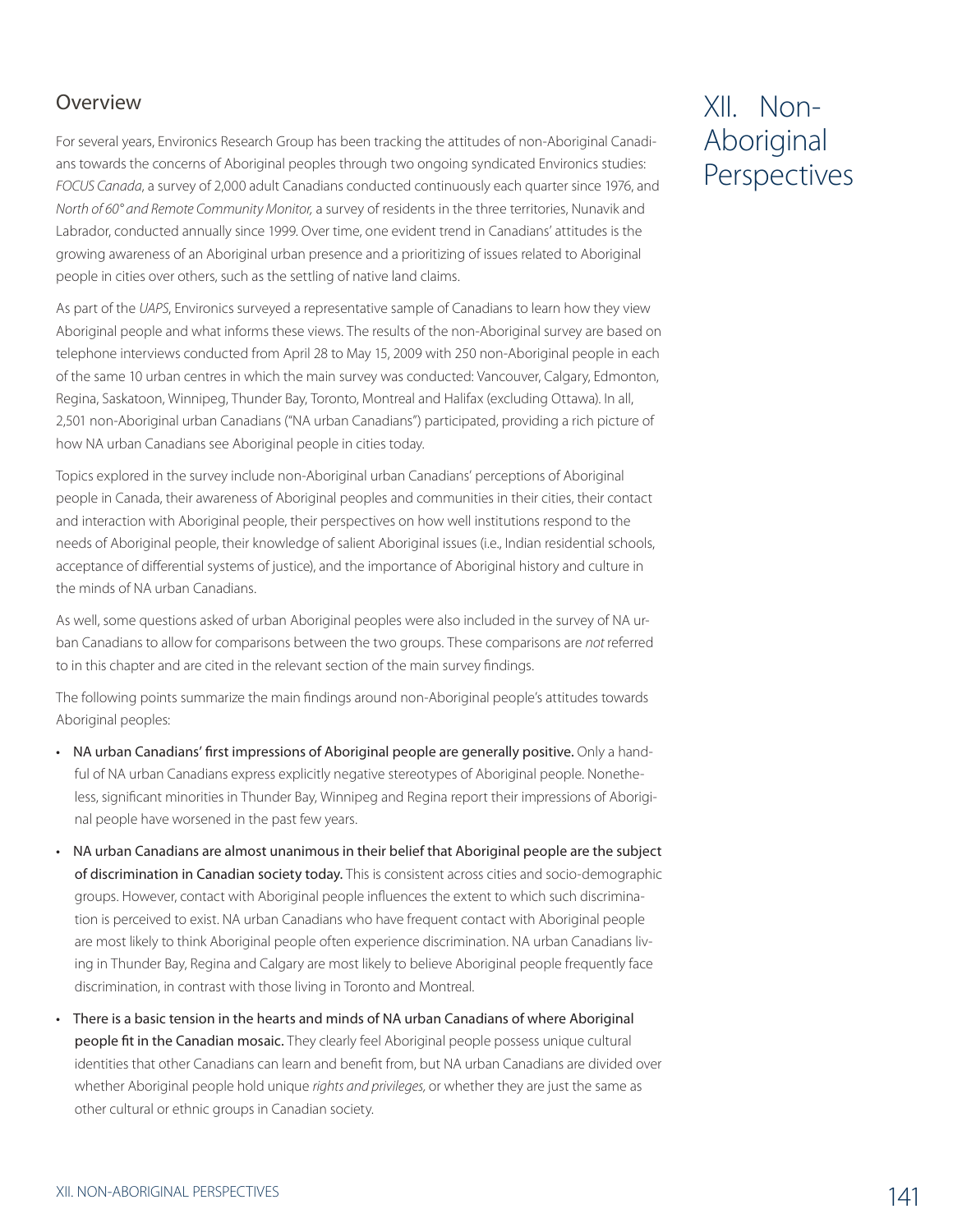- There is a general awareness of Aboriginal peoples and their place in Canada's history, but NA urban Canadians know less about the contemporary situation of Aboriginal peoples. Majorities of NA urban Canadians view Aboriginal history and culture as an important symbol of national identity, and recognize the contributions that Aboriginal peoples and culture have made in the areas of the environment, and culture and the arts in Canada. But there is a lack of awareness and apparent uncertainty about what the most important issues are facing Aboriginal people today, particularly those faced in Canadian cities. There is a significant gap between Aboriginal peoples' socio-economic reality and the perceptions of NA urban Canadians; Aboriginal people are seen by majorities to be as well off, or better off, compared to other Canadians. Most notably, almost half of NA urban Canadians have never read or heard anything about Indian residential schools, a situation that appears to have changed little following the federal government's official apology in June 2008.
- Despite their limited knowledge of Aboriginal people and issues, NA urban Canadians demonstrate a desire to learn more. Indeed, there's an apparent predisposition to be open, and interest in learning more about Aboriginal history, culture and experience. Many NA urban Canadians give Canadians schools a failing grade in terms of fulfilling this objective.
- At some level, non-Aboriginal people are starting to recognize the urban Aboriginal community and their cultural presence, although this awareness varies substantially by city. Different city histories and socio-demographic composition, size of the Aboriginal population, and the nature and location of urban Aboriginal organizations all shape NA urban Canadians' awareness of an Aboriginal community. Interestingly, those who are aware of an Aboriginal community in their city are more likely than others to believe Aboriginal people wish to both maintain their culture *and* participate in Canadian society.

NA urban Canadians' views of Aboriginal people vary somewhat by their own place of birth and age:

- New Canadians (i.e., those born outside Canada) typically have limited cultural exposure and dayto-day contact with Aboriginal people. They are least able to identify an important issue facing Aboriginal people in cities. Nonetheless, they are more likely than NA urban Canadians born in Canada to think Aboriginal people and culture have made a major contribution to Canada's national identity, and think positively about the presence of Aboriginal people and communities in their city.
- Younger NA urban Canadians are more likely than their older counterparts to associate Aboriginal people with arts and culture, and most likely among NA urban Canadians to feel Aboriginal peoples and cultures have made a major contribution to Canada's national identity. They are also more likely to think schools do a good job of teaching Aboriginal history and culture, suggesting a greater Aboriginal focus may be emerging in some school curricula. Most importantly, NA urban youth are more likely than older cohorts to perceive discrimination as the key issue facing Aboriginal people in cities today.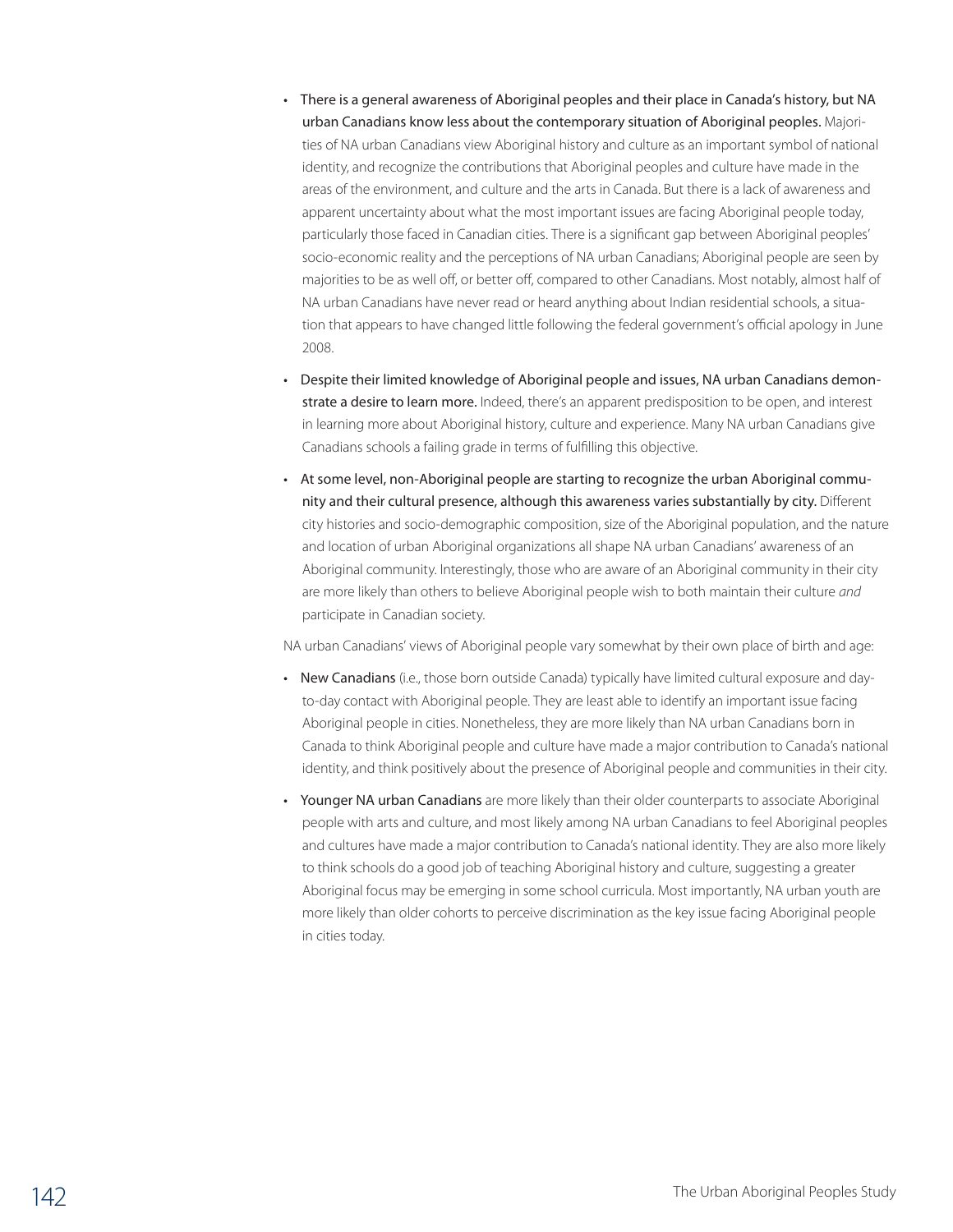Finally, a segmentation analysis of a large number of questions in the *UAPS* survey reveals there are four distinct "views" of Aboriginal people among non-Aboriginal Canadians, some more negative than others:

- Dismissive Naysayers. They tend to view Aboriginal peoples and communities negatively (i.e., unfairly entitled and isolated from Canadian society).
- Inattentive Skeptics. Uninformed and unaware, they typically think Aboriginal peoples are no different from other Canadians.
- Cultural Romantics. Idealistic and optimistic, they have a strong belief in Aboriginal peoples' artistic and cultural contributions.
- Connected Advocates. They have a high level of contact and strong belief that Aboriginal peoples often experience discrimination.

# 1. Perceptions of Aboriginal people

# Top-of-mind impression

#### *NA urban Canadians' most common top-of-mind impression of Aboriginal people revolves around their history as the original inhabitants of Canada.*

What are NA urban Canadians' top-of-mind impressions of Aboriginal peoples? When asked (unprompted, without response options offered), NA urban Canadians express a variety of impressions of Aboriginal peoples, but are most likely to cite the following impressions:

- First inhabitants. "The first people" individuals native to Canada who possess special status by virtue of their original inhabitancy of the country – is the most common impression of Aboriginal people among NA urban Canadians (18%).
- First Nations/Métis/Inuit. For one in ten (12%) NA urban Canadians, what comes to mind is simply First Nations, Métis or Inuit, or other terms that are sometimes used to describe Aboriginal people, such as Indians or natives. (There is no indication whether these are positive, neutral or negative impressions.)
- Mistreatment. One in ten (9%) of NA urban Canadians' most top-of-mind impression is of perceptions of abuse and mistreatment experienced by Aboriginal people at the hands of Canadian citizens and governments. Misappropriation of land and the historical marginalization of Aboriginal people in Canadian society are common themes among this group of NA urban Canadians.
- Culture and art. NA urban Canadians are as likely to associate Aboriginal people with cultural and artistic traditions (9%) as they are with mistreatment. NA urban Canadians in this group feel Aboriginal people possess a rich and diverse series of cultural practices and traditions that enrich Canadian society.
- Reserves. One in ten (8%) first associate Aboriginal people with living on reserves.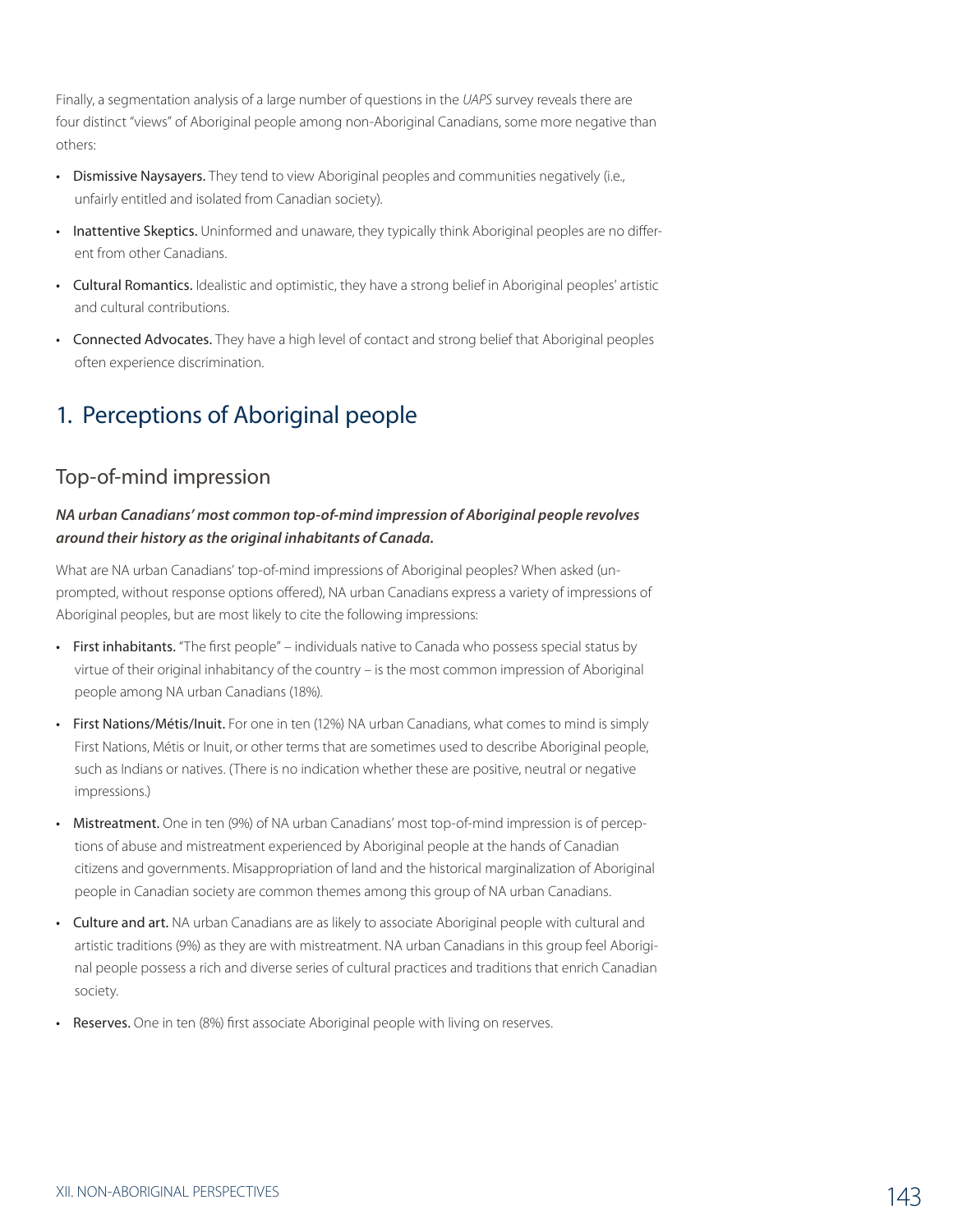Small proportions of NA urban Canadians associate Aboriginal peoples with tax breaks, rights and special privileges (5%), such as government funding of First Nations peoples' post-secondary education, and poverty and poor living conditions (5%), largely as these conditions relate to Aboriginal people living on reserves. Four percent say Aboriginal peoples are no different than other Canadians and three percent point to loss of culture/assimilation/oppression. More negative stereotypes of Aboriginal people, such as reliance on handouts and social assistance (4%), alcoholism and substance abuse (4%), and laziness and lack of contribution to society (3%) are top-of-mind impressions among only a handful of NA urban Canadians. A wide variety of other impressions are cited, but none by more than two percent of NA urban Canadians. One in ten (8%) cannot say what first comes to mind when they think of Aboriginal people.

The impression of Aboriginal peoples as the "first inhabitants" is top-of-mind in most cities and among most socio-demographic segments of the population, but is particularly common in Toronto and Montreal, and among new Canadians (24%), especially those who have been in Canada for less than 10 years (35%). Impressions related to Aboriginal culture and art are more commonly cited by younger NA urban Canadians (12% under 45 years of age) and by those with at least some university education (14%), while reserves are more commonly mentioned by individuals born in Canada (10%) versus immigrants.

#### Stable impressions

Over the past few years, has your impression of Aboriginal people gotten better or worse, or stayed the same?



# Are NA urban Canadians' impressions changing?

### *Most NA urban Canadians say their impressions of Aboriginal people have not changed in the past few years, but this varies by city. Among those whose impressions have changed, they are twice as likely to say their impressions have improved.*

NA urban Canadians are much more likely to say their impressions of Aboriginal people are unchanged in recent years than to report they have changed for better or worse.

Two-thirds (65%) of NA urban Canadians say their impressions of Aboriginal people have stayed the same over the past few years. The status quo prevails most among residents of Halifax (72%) and least among residents of Thunder Bay (45%).

Of the minority who report shifting impressions of Aboriginal people, NA urban Canadians are more likely to say these impressions have improved (21%) than worsened (10%). Similar proportions in each city say their impressions have gotten better. While still a minority, NA urban Canadians in Thunder Bay (25%), along with those in Regina (20%) and Winnipeg (18%) are, on average, more than twice as likely as residents of Toronto (8%), Montreal (10%), Halifax (10%) and Vancouver (5%) to report their impressions of Aboriginal people have worsened in the past few years.

Changing impressions of Aboriginal people are associated with age and with the amount of attention paid to Aboriginal issues. Older NA urban Canadians (27% of those aged 60 or older), and those who pay greater attention to news and issues about Aboriginal people (24%) are more likely than others to say their impressions have recently improved.

**Reasons for improving impressions.** NA urban Canadians who say their impressions of Aboriginal people have improved over time cite three main reasons for this:

• Personal relationships. Two in ten (22%) cite a personal relationship with an Aboriginal person as the main reason their impression of Aboriginal people has improved, especially those in Thunder Bay, Calgary, Edmonton, Regina and Winnipeg.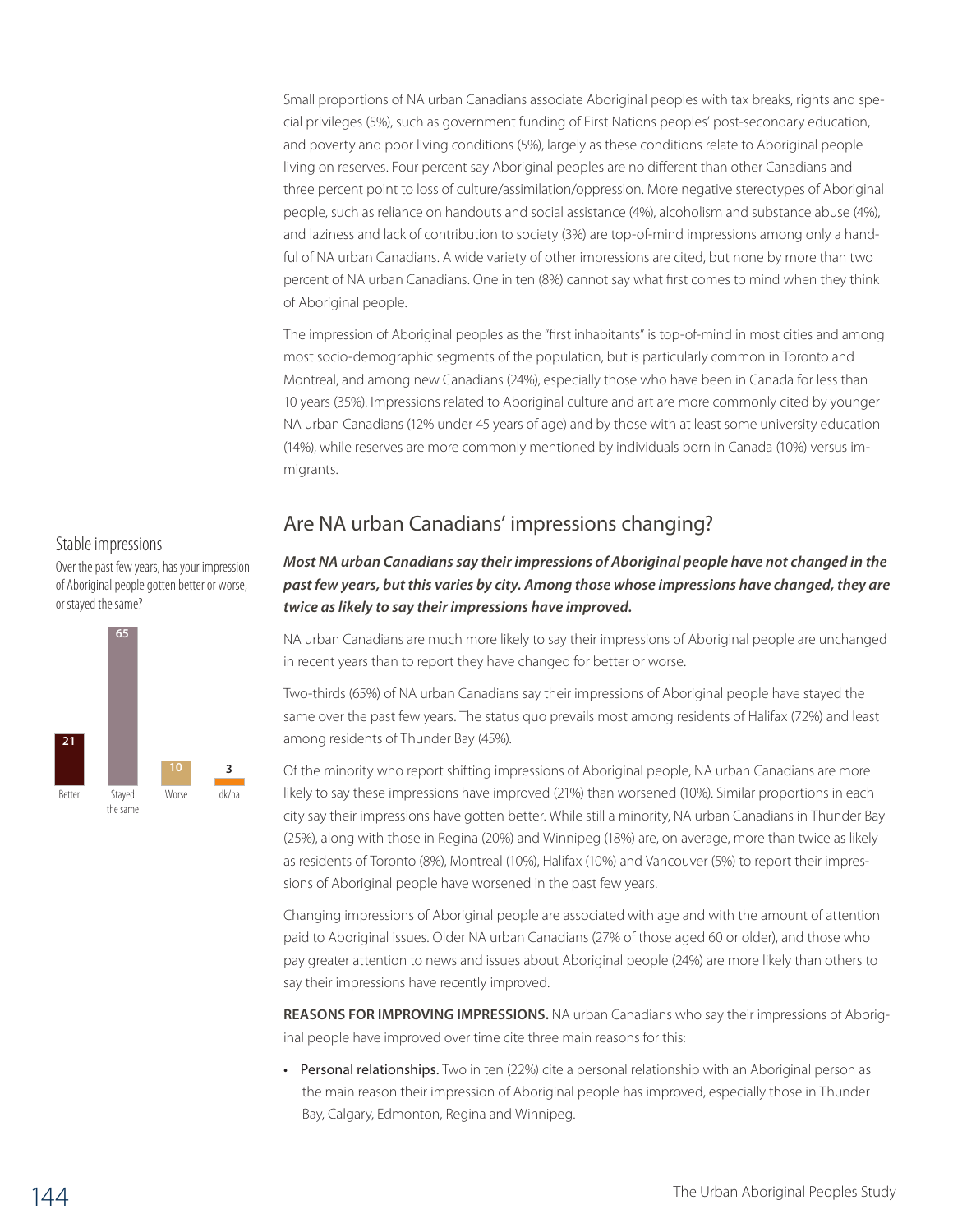- Visibility. A more visible and positive presence in the local community and media has also contributed to better impressions for two in ten (20%) in this group. Torontonians are more likely than others to mention this visibility as a reason for their improving impressions.
- Educational, social and economic gains. Another two in ten (19%) attribute their improved impressions to perceived educational, social and economic gains among Aboriginal people in the past few years. Perceptions of this progress are most common among those in Regina, Saskatoon and Thunder Bay.

Other less common reasons for improved impressions include a better general understanding of Aboriginal culture or issues (13%), or specific knowledge learned through educational or awareness courses (11%). Relatively few individuals associate their more positive impressions with a greater personal maturity or open-mindedness (5%), with the greater recognition or respect that they believe Aboriginal people are getting from governments and ordinary Canadians (5%), with their perception that more government or social assistance opportunities are now available to Aboriginal people (4%), or with the perception that Aboriginal peoples' political leadership has improved (3%).

Younger people under 45 years of age are more likely to associate their improved impressions with either a personal relationship with an Aboriginal person (29%) or education about Aboriginal culture (20%), while older people are more likely to cite perceptions of educational, social and economic progress among Aboriginal people (26%). Reporting better impressions due to a personal relationship with an Aboriginal person is also more common among those in the middle-income brackets (31%) than those with lower or higher incomes. NA urban Canadians with higher household incomes (\$80,000 or more) are more likely to cite greater visibility of (33%), and greater perceived recognition and respect given to (14%) Aboriginal people as reasons why their impression has improved.

**Reasons for worsening impressions.** Among the one in ten NA urban Canadians who report their impressions of Aboriginal people have worsened, to what do they attribute this change? The most common reason is a perception that Aboriginal people rely on "handouts" and make minimal societal contributions (19%, representing 2% of all NA urban Canadians). Other reasons include the perception that Aboriginal people are constantly making demands or protesting issues such as land claims (15%), especially in Toronto and among those with household incomes of \$100,000 or more; the perception of an increase in Aboriginal crime (15%), which is particularly common among those in Thunder Bay and Regina; and the perception that Aboriginal people abuse privileges or take advantage of laws (13%). Others in this group blame alcoholism, substance abuse and addictions (11%) for their worsening impressions, a view expressed mainly by those in Calgary and Vancouver, and by those under 30 years of age.

Other less common reasons given for deteriorating impressions include negative portrayals of Aboriginal people in the media (9%); a perception that Aboriginal people are not taking advantage of opportunities available to them (9%); a perception that they are refusing to integrate into broader society (7%); or a negative personal experience with an Aboriginal person (7%).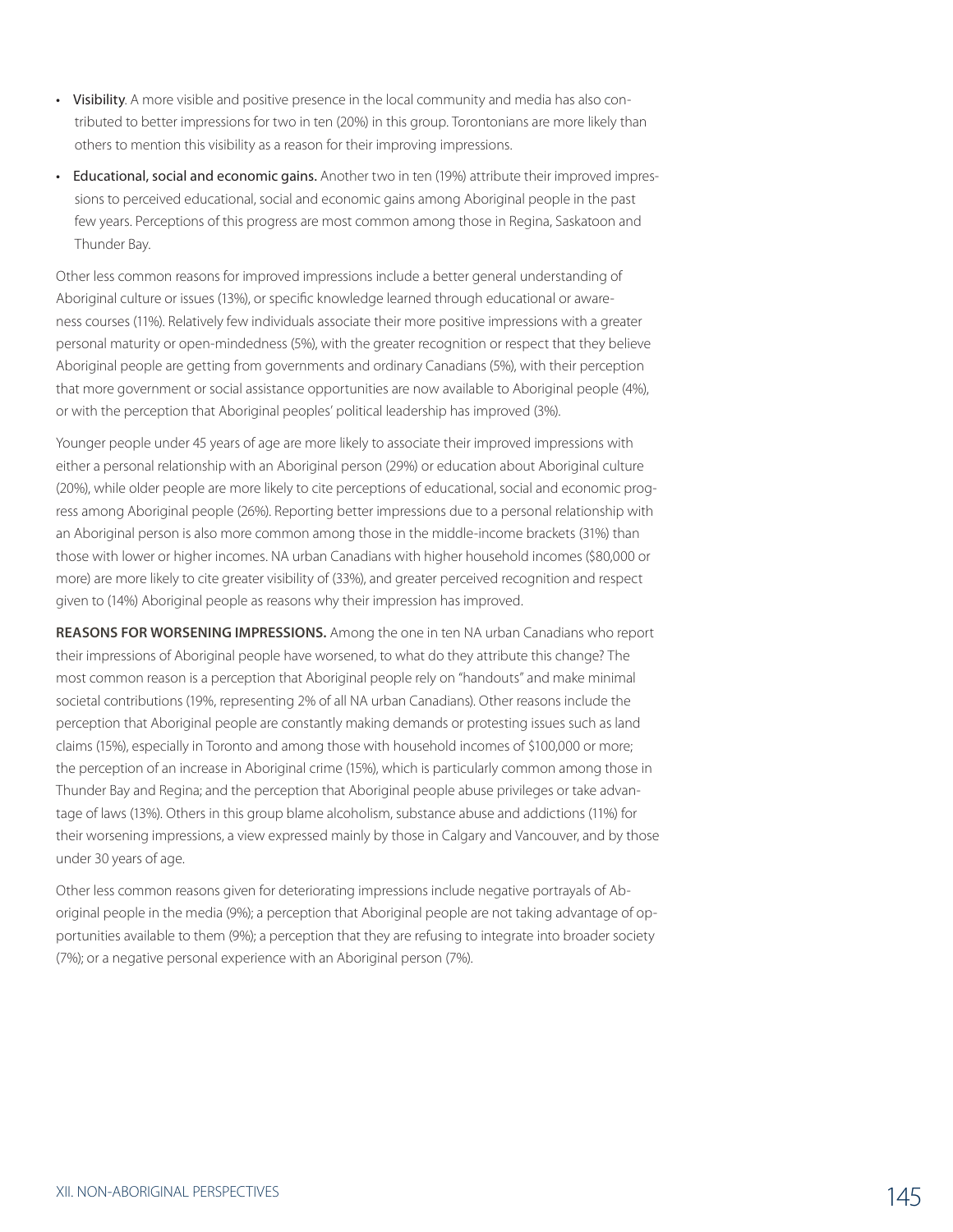### NA urban Canadians' perceptions of Aboriginal peoples' unique cultural identity:

*[Aboriginal people] have been here longer than most of the people. They have a different culture, with an oral rather than written history. Natural environment plays a bigger role in their culture.*

*[Aboriginal people] are more grounded with nature and land, and [show] more respect towards them.* 

*First Nations' traditions and cultures are fuller, with greater spirituality and more [connection] with nature. They are passionate about retaining their culture.*

#### NA urban Canadians' perceptions of entitlement:

*The only way (Aboriginal people) are different are the treaty rights.*

*They have no responsibilities. They have lots of rights but no responsibilities. Everyone else has to look after them because they are permanent victims. They aren't the only ones with problems.*

*They're not treated equal as everyone else. Aboriginal people don't pay taxes, they get their education paid for, they don't earn it. They can go to university as many times as they want and don't worry about who is flipping the bill.*

# Perceptions of difference

### *NA urban Canadians typically think Aboriginal people are different from non-Aboriginal people, primarily because they possess a unique cultural identity.*

NA urban Canadians were asked (unprompted, without being offered response options) in what ways, if any, they think Aboriginal people are different from non-Aboriginal people. Most (62%) NA urban Canadians identify at least one difference between the two groups. The following are the top ways in which NA urban Canadians believe Aboriginal people differ from non-Aboriginal people:

- Unique cultural identity. Three in ten (31%) NA urban Canadians believe Aboriginal people possess a unique cultural identity that sets them apart from the Canadian population at large. NA urban Canadians in this group think Aboriginal peoples' cultural traditions and heritage constitute a unique identity that Canadians can learn and benefit from. Underlying this unique identity, they perceive a distinct set of *Aboriginal* values, such as sharing, a tighter family connection and greater kinship with one another, and a strong connection with the land. This perception of a unique cultural identity is more of a bi-coastal phenomenon – residents of Vancouver (41%) and Halifax (41%) are most likely to think a unique cultural identity sets Aboriginal people apart, whereas residents of Thunder Bay (18%) are least likely to share this view. Stronger perceptions in Vancouver and Halifax may in part be due to their residents' propensity to think Aboriginal peoples and cultures have enriched Canadian culture and the arts, and Canadians' connection with the natural environment (see page 151). Some of these perceptions of a unique cultural identity are presented in the sidebar.
	- Entitlement. One in ten (12%) NA urban Canadians think Aboriginal people are different from non-Aboriginal people because they are entitled. For some, this is simply a recognition that Aboriginal people possess special constitutional rights and privileges. However, others feel Aboriginal rights and privileges (i.e., tax free status, free education, government funding) are a "free ride" that discourages responsible behaviour and equates to an unfair advantage over other Canadians. NA urban Canadians in the western cities (excluding Regina) are more likely than others to believe that Aboriginal people are entitled. Some of these perceptions of entitlement are presented in the sidebar on this page.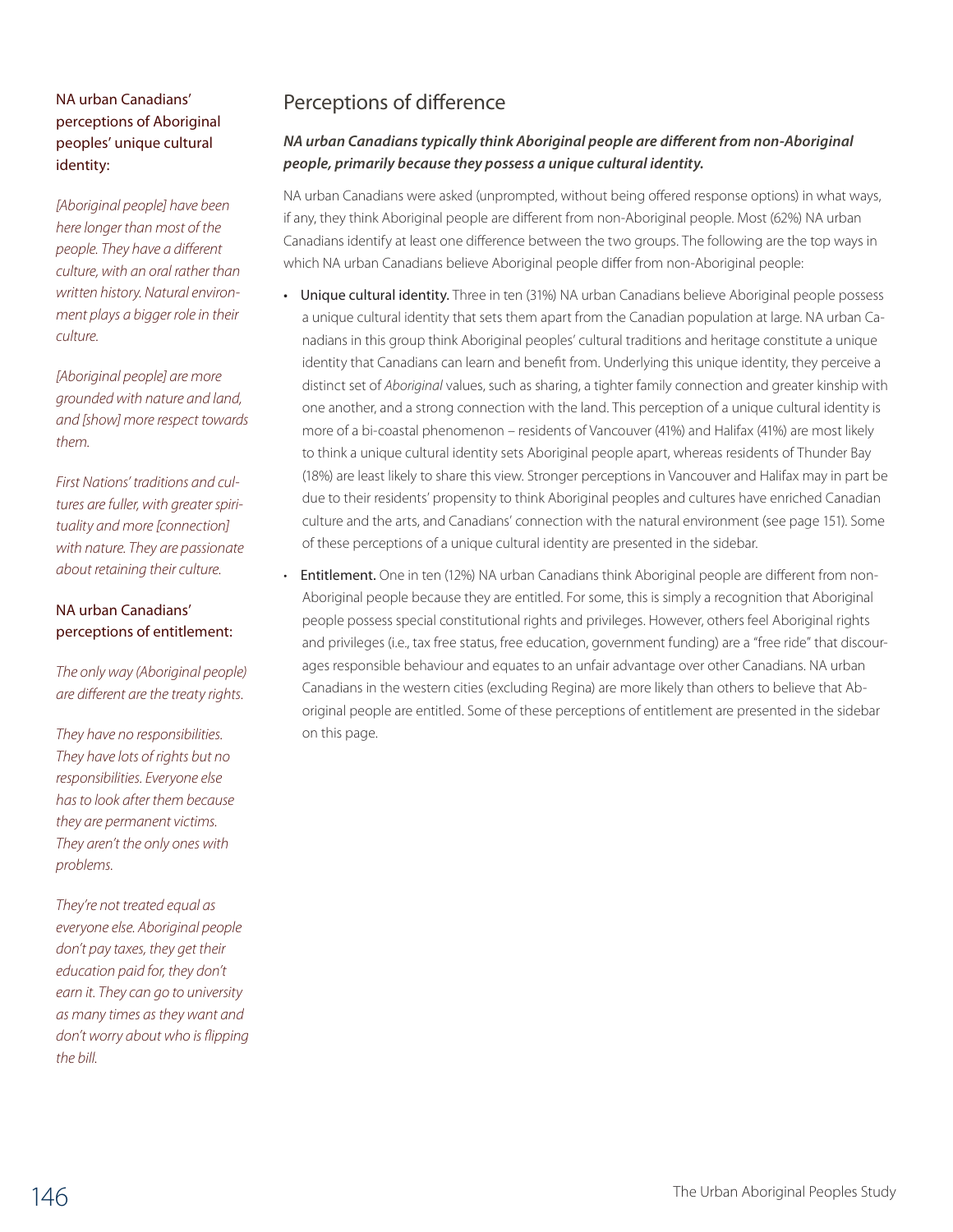- Socio-economic disadvantage. Another way in which NA urban Canadians perceive Aboriginal people as different from themselves is in terms of socio-economic disadvantage (11%). A common theme among these NA urban Canadians is that Aboriginal people have less educational opportunities, greater health needs, and experience more poverty than the average Canadian, and they also believe Aboriginal people have bigger hurdles to overcome because they have been subject to negative stereotypes, discrimination and racism in Canadian society. NA urban Canadians in Toronto (16%) and Winnipeg (15%) are most likely to think Aboriginal people are different from non-Aboriginal people because they experience more socio-economic disadvantage, as are university graduates. Some of these perceptions of socio-economic disadvantage are presented in the sidebar on this page.
- Separation/isolation. Finally, a smaller group of NA urban Canadians (9%) think Aboriginal people are different from non-Aboriginal people because they live separately, either on reserves or in their own communities. The Indian reserve is viewed by many in this group as a place where Aboriginal people can "hang on to their identity" and live in the past, which is holding them back from finding a place in broader society. As well, a common perception within this group is that Aboriginal people over-emphasize their cultural identity and "should not try to be so different." These perceptions do not stand out among any one city or demographic group. Some of these perceptions of separation are presented in the sidebar on this page.

Three in ten NA urban Canadians (31%) maintain there are no differences between Aboriginal and non-Aboriginal people (another 7% are uncertain). NA urban Canadians in Montreal (41%) are notably more likely than those in other cities to believe Aboriginal people are the same as non-Aboriginal people. Younger NA urban Canadians are also more likely to perceive no difference, as are those who are unaware of an Aboriginal community (i.e., a physical area or neighbourhood, or a social community) in their city.

#### NA urban Canadians' perceptions of socioeconomic disadvantage:

*This was their country originally, and generally they are treated as second-class citizens.*

*They have been treated in the past unfairly, and are unequally represented in poverty.* 

*They have societal disadvantage, they lack cultural capital, they have lots of unresolved issues that affect them generationally, they have different health needs than the average Canadian.*

*They don't have the same chances as we have. The effect of the residential school has affected their family structure. It has put them at a great disadvantage.*

### NA urban Canadians' perceptions of separation/ isolation:

*They are stuck in a culture that needs to change so that they can become equal partners as Canadians.*

*They use their culture to keep [themselves] from integrating with the rest of Canada.* 

*(Aboriginal people are) different because of the way they are always looking for blame for their past. They don't seem to want to push ahead and get past the trauma or hardships suffered by [their] ancestors.*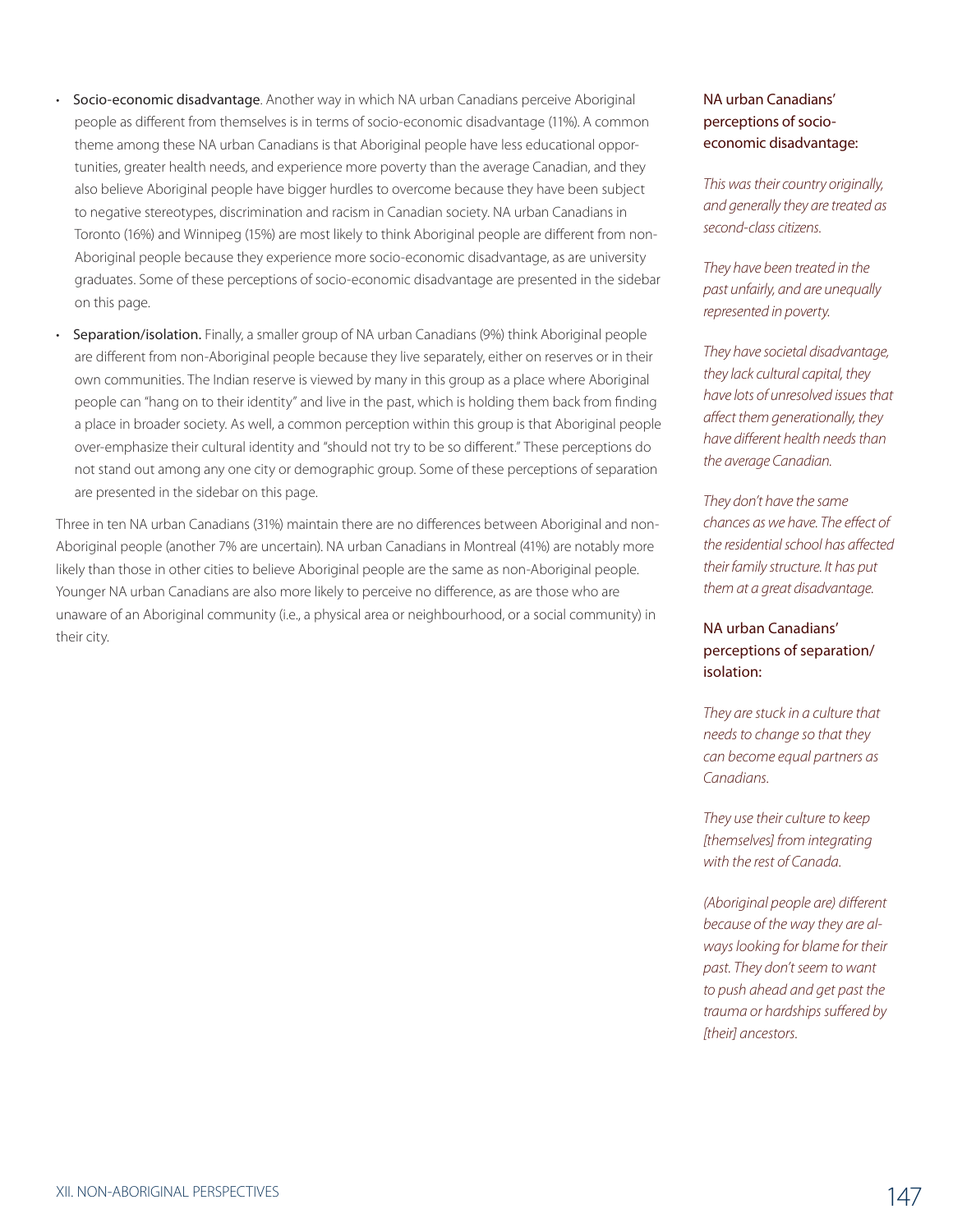# Unique rights and privileges?

*NA urban Canadians are divided on whether Aboriginal people have unique rights and privileges as the first inhabitants of Canada, or are just like other cultural or ethnic groups in Canadian society. Residents of cities with larger relative Aboriginal populations are more likely than other NA urban Canadians to consider Aboriginal people the same as other cultural or ethnic groups.*

Unique rights and privileges, or just like other groups? Which of the following two statements best represents how you think about Aboriginal people?



Both/neither/dk/na

One of the sharpest divisions among NA urban Canadians exists in their perceptions of whether Aboriginal people hold a distinct status, or whether they are just the same as other cultural or ethnic groups in Canada.

A slim majority (54%) of NA urban Canadians believe Aboriginal people have unique rights and privileges as the first inhabitants of Canada, whereas four in ten (39%) feel Aboriginal people are just like other cultural or ethnic groups in Canada's multicultural society (4% say they are both equally or neither, while 3% do not have an opinion).

Opinions vary somewhat by city, with the perception that Aboriginal people are just like other cultural and ethnic groups more common in places with a larger relative Aboriginal population. In fact, this is the majority opinion in Edmonton (55%), Regina (55%) and Thunder Bay (52%), and marginally outweighs the belief in a distinct status for Aboriginal people in Winnipeg (50%), while those in Saskatoon (47% just like others, 44% unique) are divided. In contrast, the perception that Aboriginal people have unique rights and privileges is most common in Montreal (62%), followed by Toronto (55%), Vancouver (55%), Calgary (51%) and Halifax (51%) – and accordingly, among those reporting the least personal contact with Aboriginal people.

Beyond these city differences, NA urban Canadians' views of Aboriginal people's distinct status, or lack thereof, remain fairly consistent across socio-demographic groups. Roughly half in all age, education and income groups think Aboriginal

people have unique rights and privileges as the first inhabitants of Canada. The two exceptions are university graduates and those aged 30 to 44, who are more likely than others to believe that Aboriginal peoples have unique rights and privileges.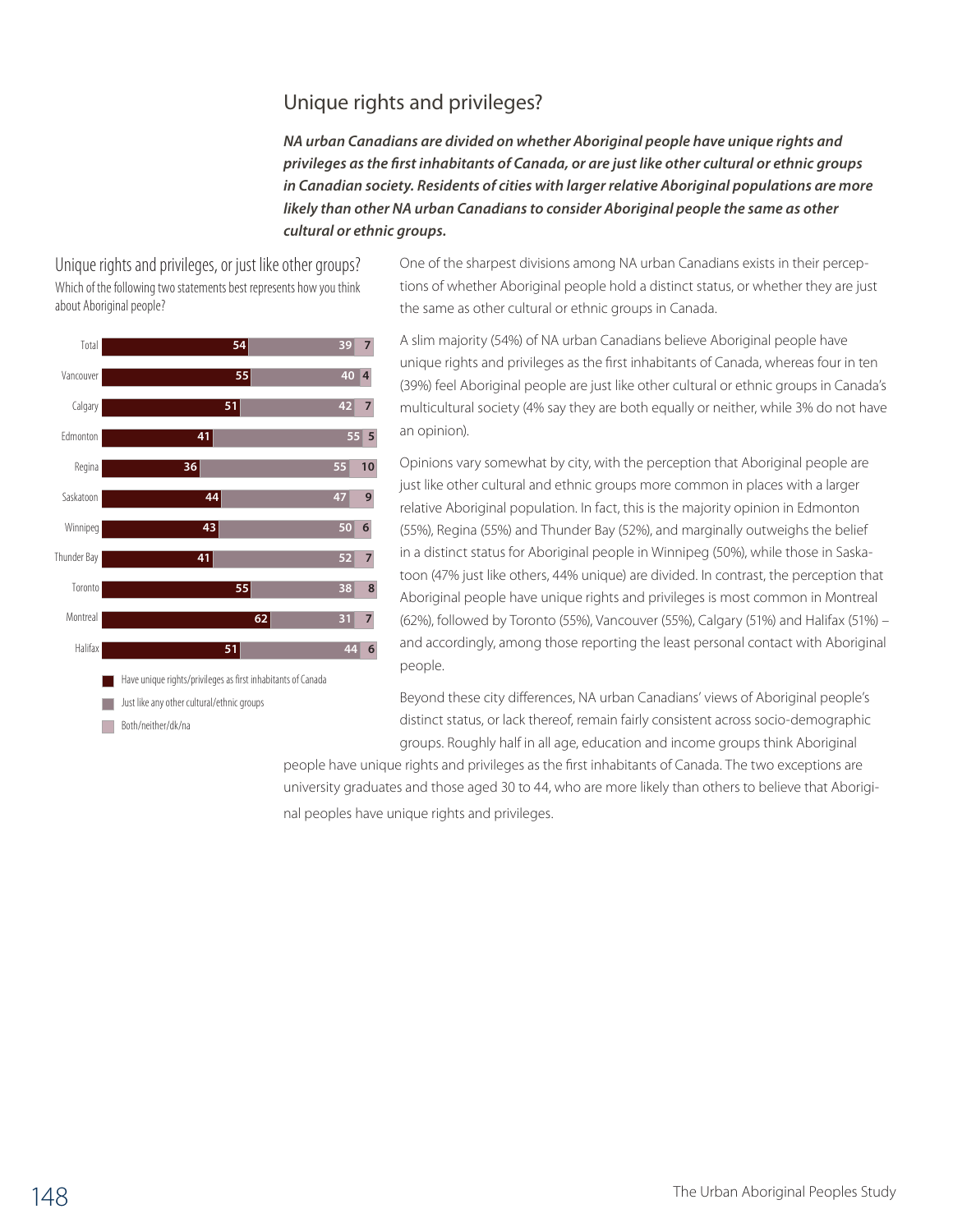# Separation, assimilation or integration

### *Most NA urban Canadians believe Aboriginal people want to keep their cultural practices and traditions but actively participate in the larger Canadian society.*

Research suggests that there are several ways in which cultural and ethnic minorities may seek to live in the larger Canadian society.<sup>54</sup> *Assimilation* refers to the preference for abandoning one's culture in favour of the customs and ways of life of the broader society. *Separation* refers to the opposite end of the spectrum, where an individual seeks to protect their culture by avoiding interaction with the larger society. *Integration* refers to the desire to maintain one's culture at the same time as participating in the larger society. (A fourth dimension, called *marginalization*, relates to an individual who does not feel they have a place in either their own culture or in the broader society.)

How do NA urban Canadians believe Aboriginal people seek to live in Canada? The large majority believe that Aboriginal people aspire to integration, rather than separation or assimilation. Three in four (76%) think that Aboriginal people want to keep their cultural practices and traditions but actively participate in the larger Canadian society (integration). Just 16 percent believe Aboriginal people want to preserve their cultural practices and traditions by having as little contact as possible with Canadian society (separation), while five percent believe Aboriginal people want to give up their cultural practices and traditions, and fully adopt the customs and ways of life of other Canadians (assimilation).

These views are generally consistent across cities and socio-demographic groups. The likelihood to believe Aboriginal people aspire to integration is highest in Toronto (85%) and Edmonton (83%), and among those with a university education (83%). Residents of Montreal are most likely to believe that Aboriginal people wish to remain separate (28%); this perception is also stronger among those without a university education (18%).

Frequency of contact with Aboriginal people has little bearing on NA urban Canadians' impressions of how Aboriginal people seek to live in Canadian society. However, those who are aware of an Aboriginal community in their city (i.e., either a physical area or neighbourhood, or a social community) (82%) or at the minimum are aware of Aboriginal people living in their city (77%) are more likely than those who are not aware of an Aboriginal presence in their city (67%) to believe Aboriginal people wish to both maintain their culture and participate in Canadian society (integration).

#### Separation, assimilation or integration?

Do you think that most Aboriginal people want to…?

Keep cultural practices/traditions but actively participate in larger Cdn. society **<sup>76</sup>**



Preserve cultural practices/traditions by having as little contact as possible with Cdn. society



Give up cultural practices/traditions and fully adopt customs/way of life of other Cdns.

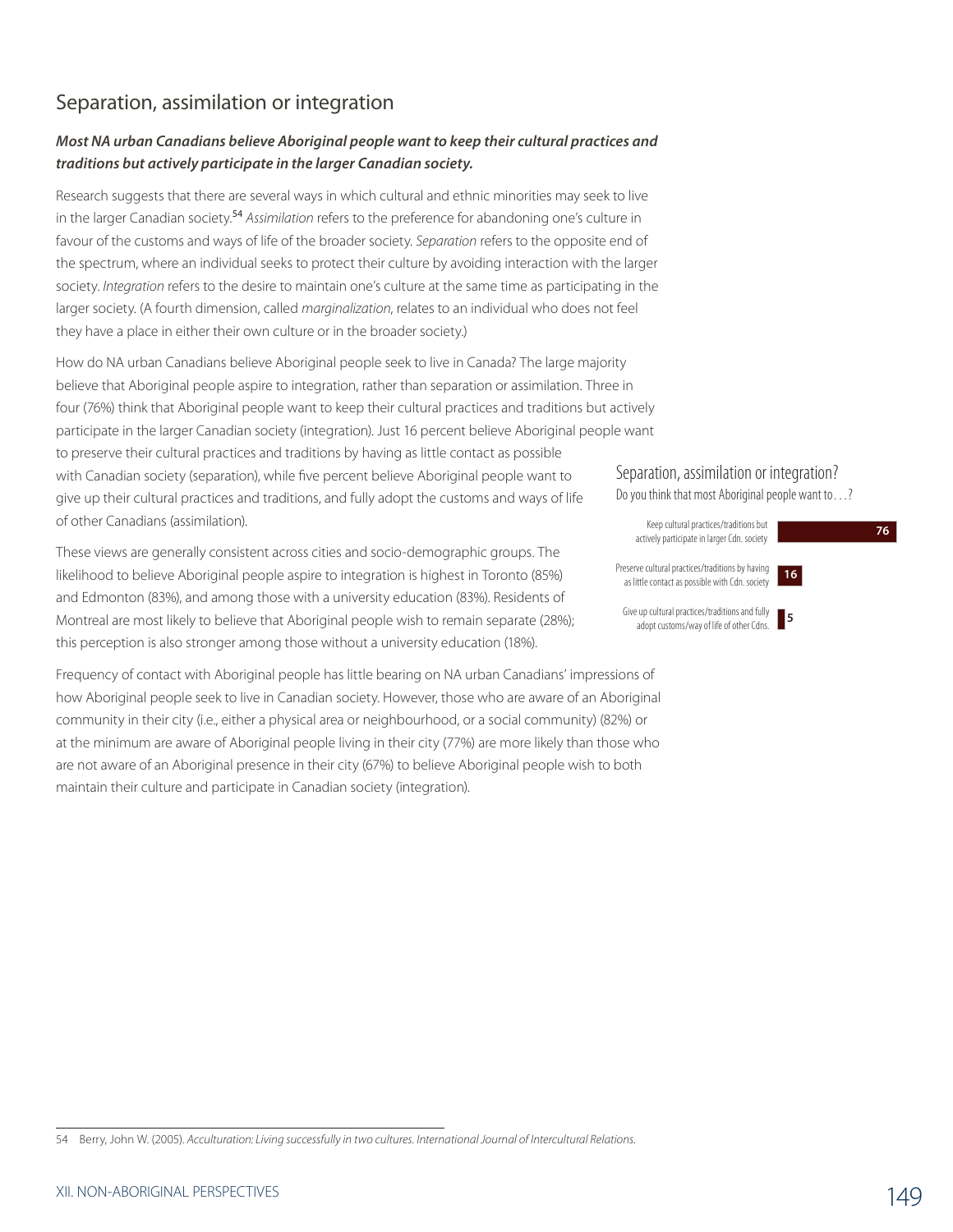# 2. Aboriginal history and culture

# Importance of Aboriginal history and culture in defining Canada

What makes Canada unique? What do you think makes Canada unique?



## Importance in defining Canada

Do you think each of the following is very important, somewhat important, not very important or not at all important in defining Canada?



*A majority of NA urban Canadians think Aboriginal history and culture is an important symbol of Canadian national identity, a view that is strongest in Halifax, Toronto, Calgary and Vancouver.* 

NA urban Canadians do not first think of Aboriginal peoples and culture when they first think of "Canada," but most consider Aboriginal peoples' history and culture to be an important symbol of Canadian national identity, a view that is widely shared across most socio-demographic groups.

When asked what they think makes Canada unique (unprompted, without offering response choices), NA urban Canadians are, by a wide margin, most likely to say multiculturalism or diversity (42%). Smaller proportions think land and geography (12%), the people (8%) and freedom (8%) make Canada unique. A wide range of other traits are mentioned (i.e., universal health care, tolerance, natural resources, the weather), but none by more than five percent of NA urban Canadians. Very few specifically mention Aboriginal peoples or their culture (2%).

Yet, when asked how important Aboriginal history and culture is to their definition of Canada, almost nine in ten NA urban Canadians (87%) say Aboriginal history and culture is very (45%) or somewhat (42%) important in defining Canada for them. Similar proportions of NA urban Cana-3

> dians think multiculturalism, land and geography, and the health care system are important, but they are much more likely to think these three features of Canadian identity are *very* important compared to Aboriginal history and culture.

> NA urban Canadians living in Halifax (51%), Toronto (49%), Calgary (47%) and Vancouver (46%) are most likely to say Aboriginal history and culture is very important in their notion of "Canada." Aboriginal history and culture also plays a greater role in defining Canada for individuals with household incomes under \$80,000 (48%) and people born outside of Canada (52%). NA urban Canadians aged 60 or older are most likely to say Aboriginal history and culture is not important in their definition of Canada.

# Contributions of Aboriginal people and culture

#### *Seven in ten or more NA urban Canadians believe that Aboriginal people and culture have contributed to Canadians' sense of nature, culture and the arts, and Canada's national identity.*

Regardless of how central Aboriginal history and culture is to NA urban Canadians' idea of Canada, majorities of NA urban Canadians recognize the contributions that Aboriginal people and culture have made in the areas of the environment, culture and arts, and national identity. At least seven in ten NA urban Canadians think Aboriginal people and their culture have made either moderate or major contributions to Canadians' connection with and respect for nature (78%), culture and the arts (75%), and Canada's national identity (70%).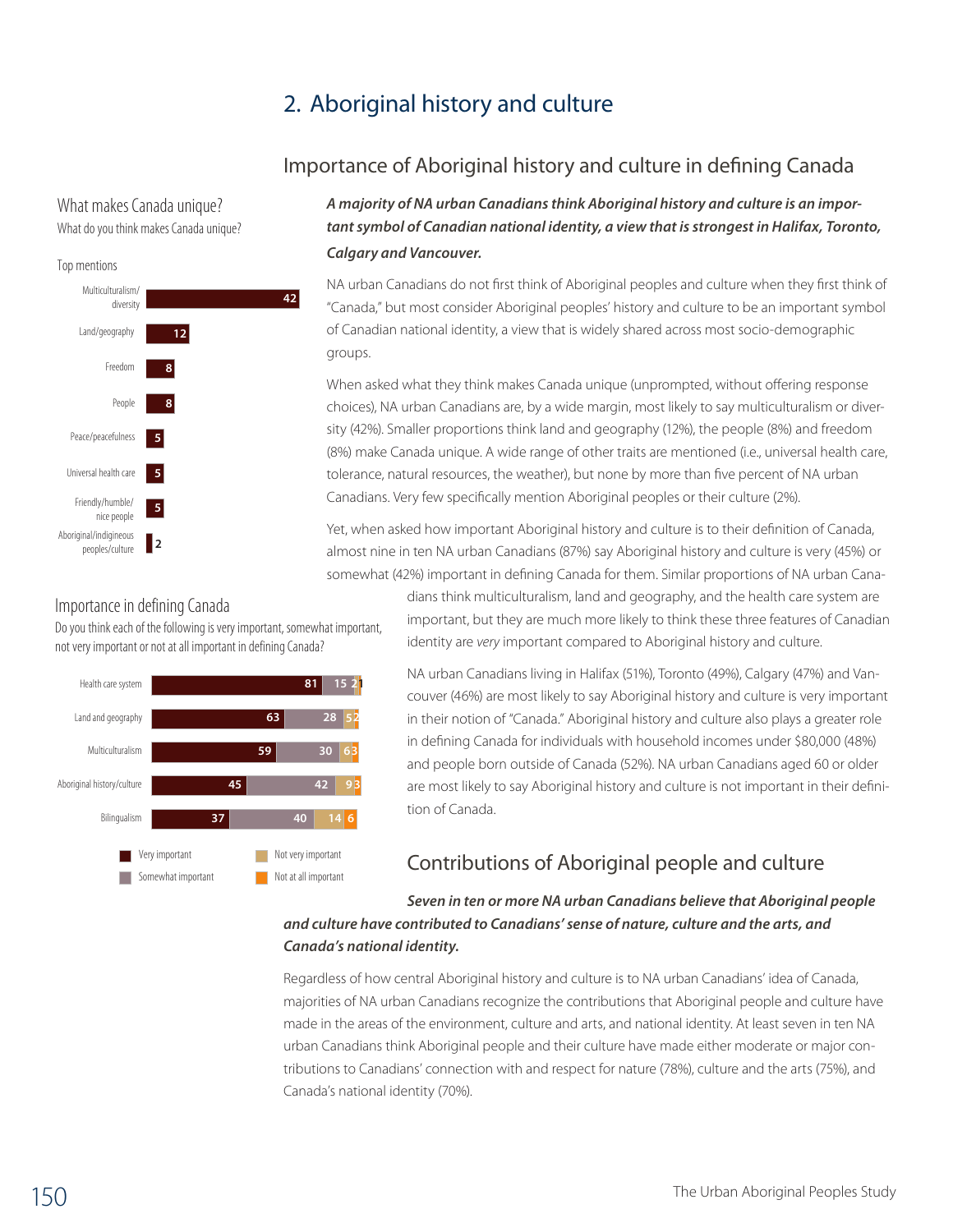NA urban Canadians' perceptions of how much of a contribution Aboriginal people and culture have made vary in the following ways:

- Younger NA urban Canadians (18-29) are most likely to think Aboriginal people and culture have made a *major* contribution to Canada's national identity.
- Residents of Vancouver are considerably more likely than those in other cities to believe that Aboriginal people and culture have made a *major* contribution to culture and arts in Canada, as are those who either often or occasionally have contact with Aboriginal people.
- Residents of Halifax, Montrealers and Torontonians are notably more likely than residents of other cities to feel Aboriginal people and culture have helped strengthen Canadians' connection with and respect for nature.
- NA urban Canadians with at least a high school diploma, those who pay a great deal of attention to news and issues about Aboriginal people, and those who believe Aboriginal people have unique rights and privileges as the first inhabitants of Canada are more likely to think Aboriginal people and culture make a *major* contribution in all three areas.

# Understanding Aboriginal history and culture

### *Consistent with the value NA urban Canadians place on Aboriginal history and culture, this subject is one they feel is important for them to understand. However, only one in four believe schools do a good or excellent job of teaching students about it.*

Most NA urban Canadians think it is important they understand Aboriginal people's history and culture, but believe Canadian schools do only a poor to fair job of teaching the subject. When asked how important it is for non-Aboriginal Canadians to understand Aboriginal people's history and culture in Canada, more than nine in ten (93%) NA urban Canadians say it is either very (53%) or somewhat (40%) important they understand it. Only six percent say it is not important, although this proportion is substantially higher in Saskatoon (19%).

NA urban Canadians who pay a great deal of attention to news and issues about Aboriginal people are substantially more likely to feel that understanding Aboriginal people's history and culture in Canada is *very* important. This viewpoint also increases with level of education, from 44 percent of those without a high school diploma to 60 percent of those with a university degree.

Yet, despite the value placed on learning about Aboriginal people and their history, more than six in ten (63%) NA urban Canadians think Canadian schools do an only fair (34%) or poor (29%) job of teaching students about this subject. This view is particularly prominent among residents of Toronto (70%), Montreal (68%), Halifax (64%) and Calgary (62%) than in the other cities included in this survey. Those who believe it is very important for non-Aboriginal Canadians to understand Aboriginal history and culture (67%) are more likely than those who consider it is less important (59%) to say that schools are doing a fair-to-poor job of teaching students about this topic.

Only one-quarter of NA urban Canadians think Canadian schools do an excellent (4%) or good (20%) job of teaching students about Aboriginal people and their history. However, this perception is much more common among those aged 18 to 29 (36%) than among older NA urban Canadians (15% of those aged 60 or older), who are in turn more likely to say they do not know how good a job schools are doing in this regard. The perception that schools are doing a good-to-excellent job of teaching about Aboriginal people and their history is also slightly stronger among new Canadians.

#### Contributions of Aboriginal people and culture

How much of a contribution do you think Aboriginal people and culture have made in each of the following areas? Have they made a major contribution, a moderate contribution, a minor contribution, or no contribution to…?



## Importance of understanding history/culture of Aboriginal people in Canada

In your opinion, how important is it for non-Aboriginal Canadians to understand the history and culture of Aboriginal people in Canada?



# Rating of how well schools teach about Aboriginal people

and history

Do you think that schools in Canada do an excellent, good, only fair or poor job of teaching students about Aboriginal people and their history?



## XII. NON-ABORIGINAL PERSPECTIVES 151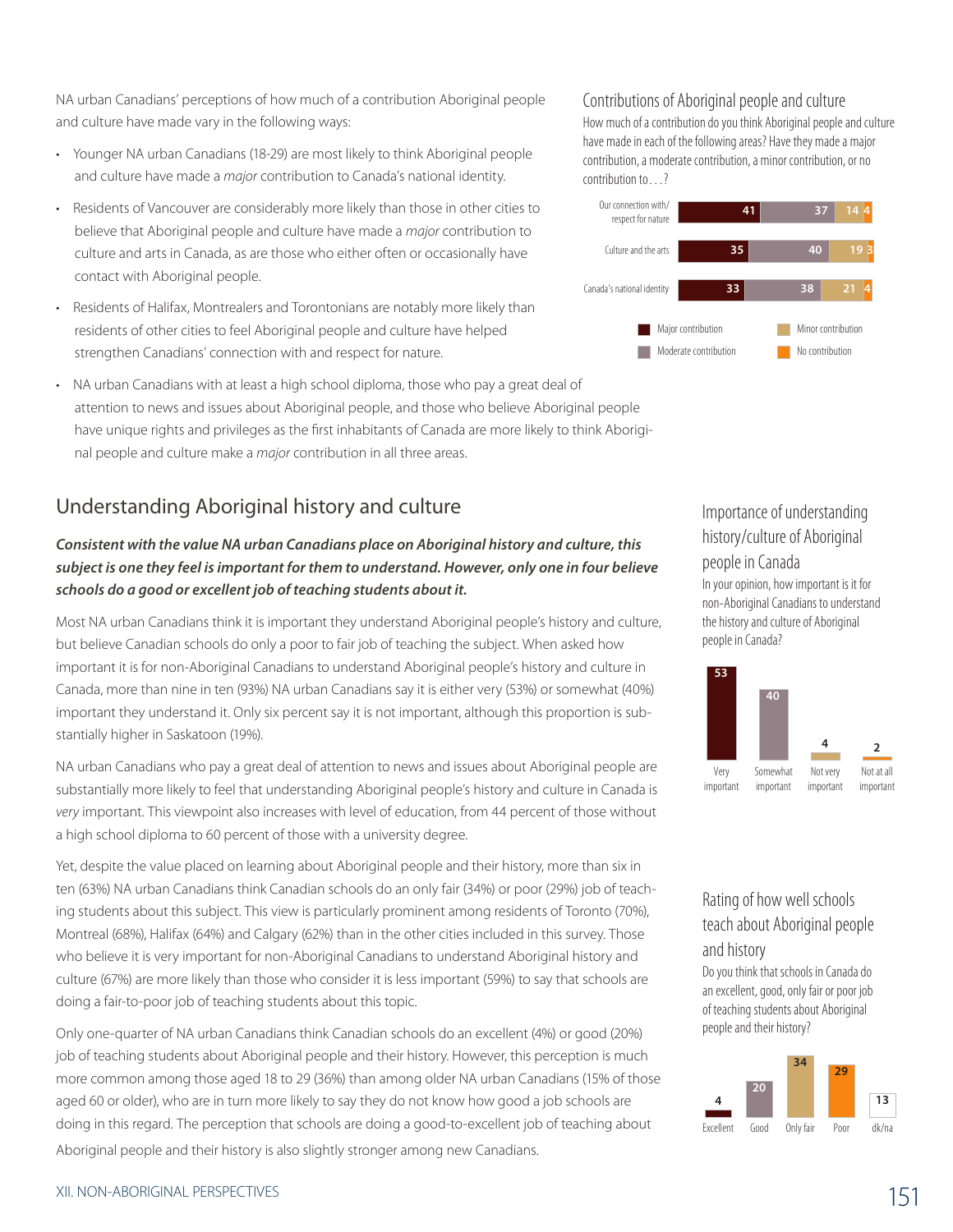# Most important issue in Canada (top mentions)

In your opinion, what is the most important issue facing Aboriginal people in Canada today?



## Most important issue in cities (top mentions)

And in your opinion, what is the most important issue facing Aboriginal people living in cities across Canada today?



# 3. Perceived barriers facing Aboriginal people

# Most important issues facing Aboriginal people in Canada 16 and in cities

*Land claims, and threats to culture and identity are perceived to be the most important issues facing Aboriginal people in Canada today, while discrimination is also considered a significant challenge for Aboriginal peoples living in Canadian cities.* 

**Most important issue.** NA urban Canadians were asked to identify the one issue they consider to be the most important facing Aboriginal people in Canada today (asked unprompted, without offering response choices). There is no consensus among NA urban Canadians in their views of the key challenges facing Aboriginal people. Land claims and territory rights (13%), and threats to culture and identity (12%) are each identified as the most pressing problem by just over one in ten NA urban Canadians. Fewer than one in ten (each) identify substance abuse (7%), discrimination (7%), lack of education (6%), or poverty and homelessness (6%) as the most important issue facing Aboriginal people in Canada today. A wide range of other potential problems are mentioned, but none by more than five percent of NA urban Canadians. One in five (18%) are unable to identify any issues facing Aboriginal people in Canada today.

Mentions of land claims as the primary issue facing Aboriginal people in Canada are higher in Montreal (19%) and Toronto (16%) than in other cities, while mentions of threats to culture and identity are higher in Vancouver (18%) than elsewhere. Substance abuse is mentioned most frequently in Calgary (15%) and Edmonton (12%), while poverty and homelessness is the key issue mentioned in Saskatoon (15%).

There are no meaningful differences between socio-demographic groups in the perceived issues facing Aboriginal people in Canada. However, perceptions do vary by the degree of attention paid to Aboriginal news and issues, and by frequency of contact with Aboriginal people. Those who pay a great deal of attention to Aboriginal news and issues are more likely to say that the most important issue facing Aboriginal people is acknowledgement and recognition, while land claims are more frequently mentioned by those who pay less attention to Aboriginal news and issues. As well, discrimi-17nation is more likely to be identified as a challenge for Aboriginal people by those in frequent contact with Aboriginal people.

**Most important issue in cities.** NA urban Canadians are even less certain about the important issues facing Aboriginal people living in Canadian cities (asked unprompted, without offering response choices), with three in ten (31%) who are unable to identify what they believe to be the key challenge for urban Aboriginal people. Discrimination is identified as the leading issue for the urban Aboriginal population by one in ten (12%) NA urban Canadians. NA urban Canadians also perceive urban Aboriginal people to be dealing with threats to their culture and identity (10%), issues related to isolation and difficulties integrating into broader society (9%), poverty and homelessness (8%), unemployment and a lack of job opportunities (8%), and substance abuse (6%). A number of other issues are mentioned, but none by more than four percent of NA urban Canadians.

Across cities, discrimination is mentioned more frequently as a challenge facing urban Aboriginal people in Calgary (17%) and Montreal (15%). Mentions of threats to culture and identity are more common in Halifax (17%) and Vancouver (14%), while isolation and integration issues are more frequently identified in Thunder Bay (16%) and Toronto (13%). Substance abuse is also a key issue mentioned in Calgary (14%), Edmonton (13%) and Vancouver (10%). Residents of Saskatoon are more likely to identify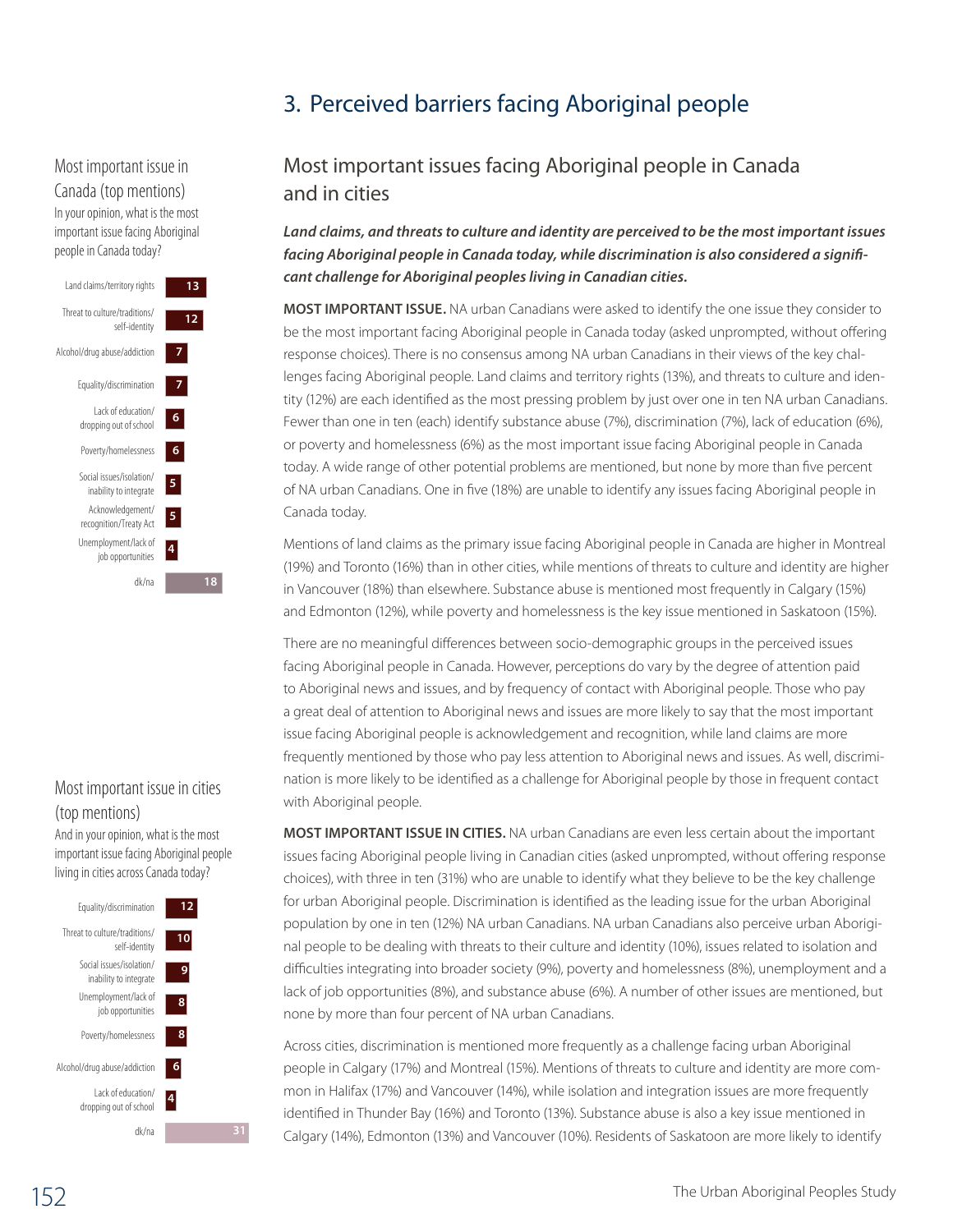unemployment (15%) as an important issue facing Aboriginal people in cities, while residents of Regina are more likely to mention housing issues and poor living conditions (11%).

Perceptions of the most important issue facing urban Aboriginal people in cities vary by age. Younger NA urban Canadians are more likely to perceive discrimination as the key issue facing Aboriginal people in cities today (18% of those aged 18 to 29). As well, NA urban Canadians aged 60 and older are least likely to identify threats to culture and identity as a pressing problem for urban Aboriginal people. New Canadians, those who pay little or no attention to news and issues about Aboriginal people, and those with the least contact with the Aboriginal population are least able to identify any important issue facing Aboriginal people living in cities.

## Indian residential schools

#### *Just over half of NA urban Canadians have heard or read anything about Indian residential schools. Majorities think the challenges faced by Aboriginal communities are, at least to some extent, the result of this experience.*

The survey examined NA urban Canadians' awareness of Indian residential schools, and their views of what consequences the Indian residential schools experience has had for Aboriginal people.

**Awareness.** Despite being a high-profile issue, the subject of Indian residential schools is not topof-mind for most NA urban Canadians. Fewer than one percent identify residential schools as the most important issue facing Aboriginal people, either generally or specifically for those living in cities. Once prompted, just over half of NA urban Canadians (54%) report they have read or heard something about Indian residential schools. Awareness appears to have changed little following the federal government's official apology to former students of Indian residential schools in June 2008. A survey conducted for Indian residential schools Resolution Canada (IRSRC) by Environics Research Group in April 2008 found that, prior to the apology, half (51%) of the Canadian population living in urban centres were aware of Indian residential schools.

Majorities of NA urban Canadians in almost every city are aware of Indian residential schools, but this proportion is particularly high in those cities with the largest relative Aboriginal populations: Regina (82% awareness), Saskatoon (81%), Thunder Bay (77%) and Winnipeg (75%). The notable exception is Montreal, where only one-third (33%) of NA urban Canadians have heard or read anything about the subject.

**Impact.** Among NA urban Canadians aware of residential schools, most feel that Aboriginal peoples' experiences with them have had consequences for their communities. Three in ten (28%) believe that the current challenges faced by Aboriginal communities are, to a great extent, the result of Aboriginal peoples' experiences in residential schools. Another 45 percent feel that, to some extent, the challenges currently facing Aboriginal communities are the result of this experience. One in four see little (18%) or no (5%) relationship between the two.

The IRSRC survey found that, prior to the federal government's apology for Indian residential schools in June 2008, two in ten (21%) Canadians living in urban centres who were aware of these schools believed that they contributed to a great extent to the challenges facing Aboriginal communities. The current *UAPS* data suggests that this sentiment has grown since then.

In each city, a large majority of those aware of residential schools believe they have contributed at least to some extent to the challenges facing Aboriginal communities, although this proportion is highest in Montreal (80%), despite low overall awareness, and Vancouver (78%). Notably, although awareness of Aware of Indian residential schools Have you read or heard anything about Indian residential schools?



Impact of Indian residential schools\* To what extent do you think that the challenges facing Aboriginal communities today are a result of Aboriginal peoples' experiences in residential schools?



\* Subsample: Among those aware of Indian residential schools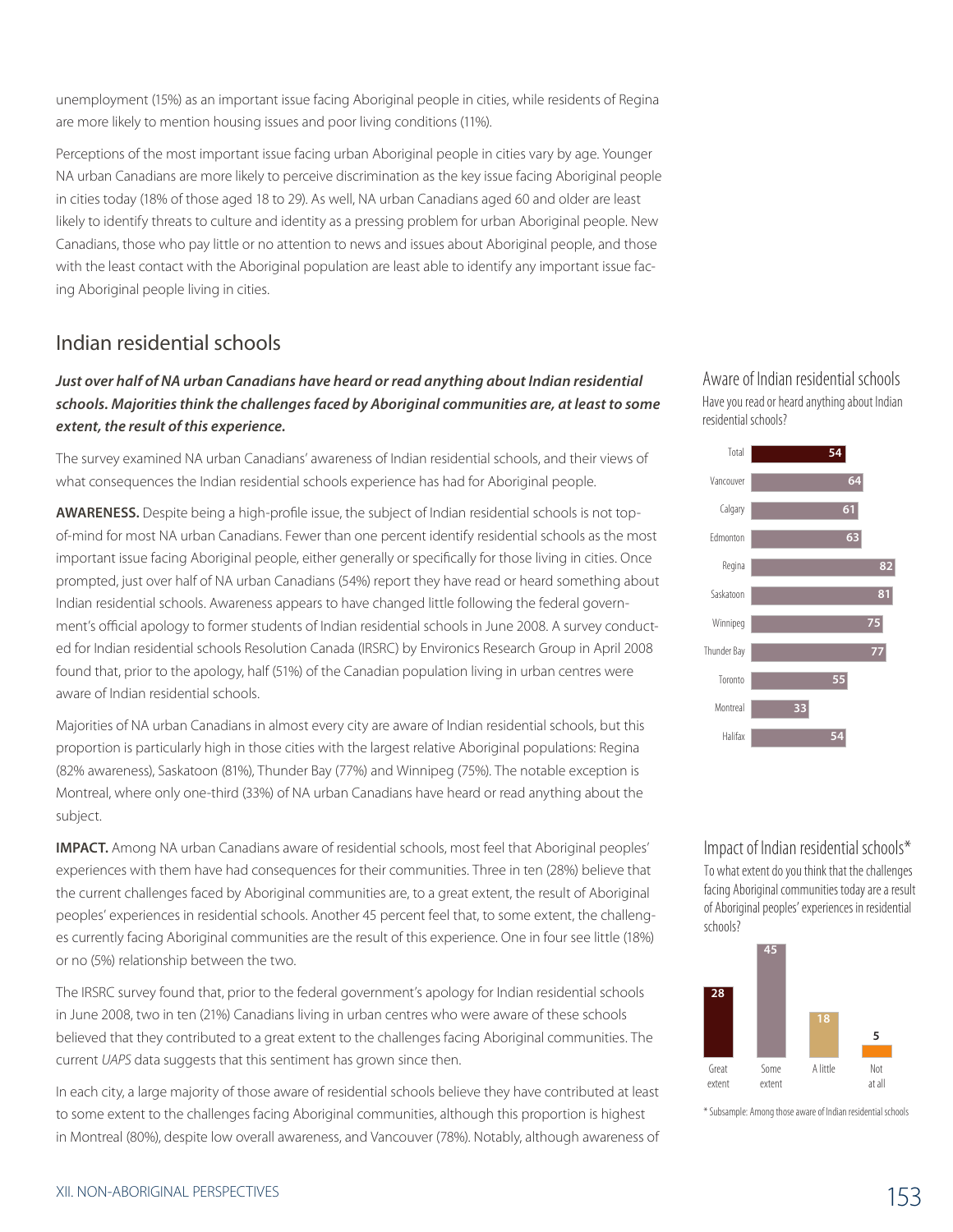Indian residential schools is higher in Regina, Saskatoon and Winnipeg, residents of these cities are in fact among the least likely to believe these schools had a significant impact. Thunder Bay stands out as having both higher awareness of residential schools and among the strongest belief that these schools have played a role in the challenges facing Aboriginal communities (30% to a great extent).

Among those aware of residential schools, the perception that the challenges facing Aboriginal communities result, to at least some extent, from experiences in these schools is higher among women, younger (18-29) and older (60 and over) NA urban Canadians, and those without a high school diploma (81%), compared to those with a high school diploma or more education (73%).

# Perceptions of discrimination

### *NA urban Canadians clearly think Aboriginal people experience discrimination – and at least as much as other groups in Canadian society. Those who have greater contact with Aboriginal people are more convinced than others about the amount of discrimination this group faces.*

NA urban Canadians are almost unanimous in their belief that Aboriginal people are sometimes, if not often, the subject of discrimination in Canadian society today.

#### Discrimination

Do you think Aboriginal people are often, sometimes, rarely or never the subject of discrimination in Canadian society today?



2006 data from Environics' FOCUS CANADA survey; 2004 data courtesy of Department of Canadian Heritage (omnibus quesitons placed on FOCUS CANADA); both based on communities of 100,000 or more

Four in ten (39%) NA urban Canadians believe Aboriginal people are discriminated against often, and an additional 44 percent believe that Aboriginal people experience discrimination sometimes. Only 13 percent believe that Aboriginal people rarely or never experience discrimination.

Historical context for these findings comes from surveys conducted by Environics Research Group in 2004 and 2006, focusing on the data among Canadians living in urban centres with populations of 100,000 or more.<sup>55</sup> The results suggest that NA urban Canadians are now less likely than in the past several years to say Aboriginal people rarely or never face discrimination, and more likely to perceive at least occasional discrimination against this population, which could reflect a better understanding of the experiences of Aboriginal people as a result of the media coverage surrounding the Canadian government's apology for Indian residential schools in 2008.

Large majorities in all cities and socio-demographic groups believe that Aboriginal people are the subject of discrimination at least occasionally. However, contact with Aboriginal people influences the extent to which such discrimination is perceived to exist. NA urban Canadians who often have contact with Aboriginal people (51%) are more likely than those with occasional or even less contact (36%) to think Aboriginal people often experience discrimination.

NA urban Canadians living in Thunder Bay (53%), Regina (52%) and Calgary (50%) are most likely to believe that Aboriginal people frequently face discrimination; those living in Toronto and Montreal are the most likely to say Aboriginal people rarely or never experience discrimination. Perceptions of frequent discrimination towards Aboriginal people are also more common among the most highly educated (47%) and among individuals born in Canada (42%), compared to those born in another country (32%).

Furthermore, majorities of NA urban Canadians think Aboriginal people are subject to the same, if not more, discrimination relative to other groups in Canadian society, such as Jews, Chinese, Blacks,

<sup>55</sup> According to the 2006 Census, there are 33 Census Metropolitan Areas (CMAs) that currently have populations of 100,000 or more, which include all 10 cities in the *UAPS* survey of NA urban Canadians.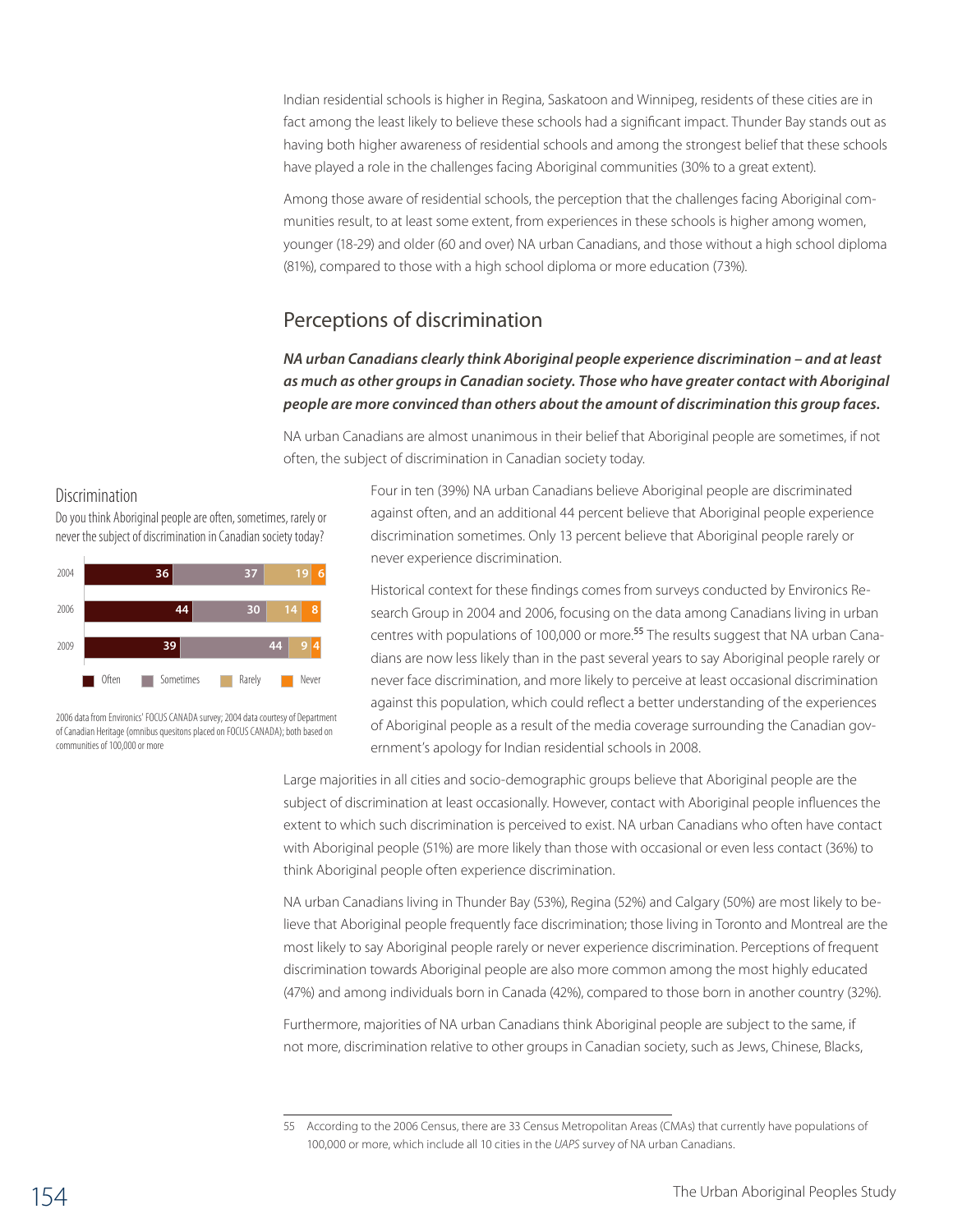Pakistanis or East Indians, and Muslims. One in three NA urban Canadians think Aboriginal people endure more discrimination than groups such as Jews (35%) and Chinese (34%), and one in four think they endure more discrimination than Blacks (25%). Some one in five think they endure more discrimination than groups such as Pakistanis or East Indians (18%), and Muslims (17%).

Generally speaking (but not in every case), the perception that Aboriginal people face more discrimination relative to these other groups is higher among men and NA urban Canadians with a university education. Those who pay a great deal of attention to news and issues about Aboriginal people, those in frequent contact with Aboriginal people and those who are aware of an Aboriginal community in their city (i.e., either a physical area or neighbourhood, or a social community) are also more likely than others to say Aboriginal people experience greater discrimination than these other groups. By comparison, NA urban Canadians living in Toronto, Montreal and Halifax stand out as more likely than others to believe that Aboriginal people face less discrimination than most of these groups.

# Attitudes of Canadians and their governments

### *NA urban Canadians are twice as likely to say the problems faced by Aboriginal people in Canada have largely been caused by the attitudes of other Canadians and the policies of government as by Aboriginal people themselves. These views have remained remarkably stable over the past 20 years.*

NA urban Canadians tend to believe that many of the problems facing Aboriginal people are largely due to external factors over which they have no control. A slim majority (52%) attribute the problems facing Aboriginal peoples to the attitudes of Canadians and the policies of governments, compared to one-quarter (24%) who say these are problems Aboriginal people have brought upon themselves, and 17 percent who say both are equally responsible.

Public opinion on this issue has changed very little since Environics first asked this question of Canadians living in major urban centres almost 20 years ago.<sup>56</sup> Since 1990, the proportion who attribute the cause of Aboriginal peoples' problems to the attitudes of Canadians and policies of governments has consistently outweighed the proportion who attribute it to Aboriginal people themselves. This was the case even in 1997, following the release of the final report of the Royal Commission on Aboriginal Peoples (RCAP), when urban Canadians were slightly *less* likely to place responsibility on public attitudes and government policies.

NA urban Canadians in Toronto (59%), Montreal (54%), Halifax (52%) and Vancouver (50%) are most likely to attribute problems faced by Aboriginal peoples to Canadian attitudes and government policies. Residents of Regina, Winnipeg and Saskatoon are divided (between citing Canadian attitudes and government policies, and Aboriginal people themselves).

NA urban Canadians without a post-secondary education are more likely than others to say Aboriginal people have mostly themselves to blame, while those with more education are more likely to divide responsibility equally between public attitudes and government policies, and Aboriginal people themselves.

#### Discrimination against Aboriginals relative to other minorities

In Canada, do you think Aboriginal people are subject to more, less or about the same amount of discrimination as each of the following groups?



#### Responsibility for problems

In your opinion, have Aboriginal people in Canada largely caused their own problems or have the problems been caused primarily by the attitudes of Canadians and the policies of governments?



Data prior to 2009 from Environics' FOCUS CANADA survey (based on communities of 100,000 or more)

Canadians.

<sup>56</sup> Historical data is based on Census Metropolitan Areas (CMAs) with populations of 100,000 or more. According to the 2006 census, there are 33 such communities in Canada, which include all 10 cities in the *UAPS* survey of NA urban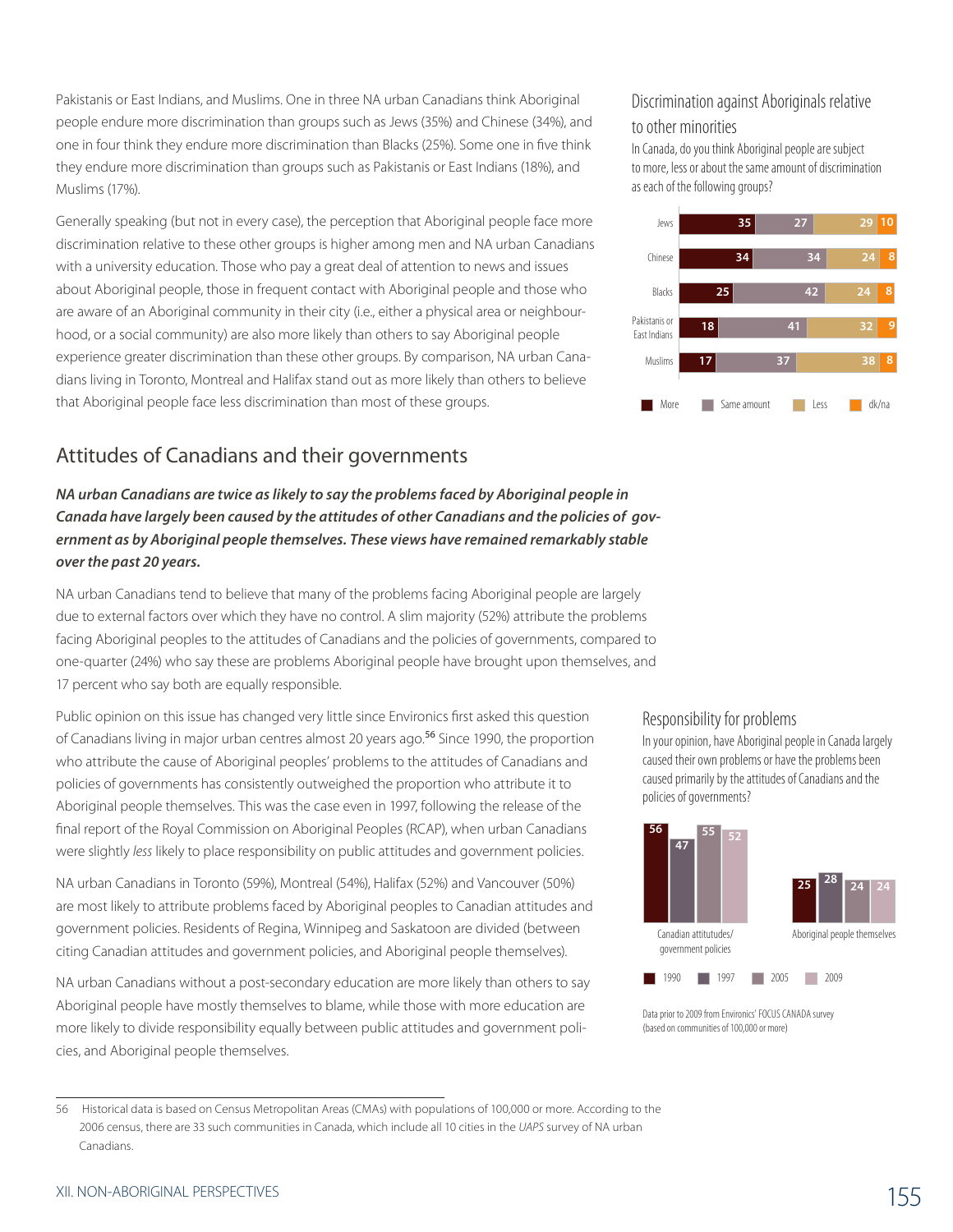As might be expected, NA urban Canadians who pay greater attention to news and issues about Aboriginal people are more likely to attribute the cause of their problems to Canadian attitudes and government policies (56%) than are those who pay little or no attention (43%). This perspective is also more common among NA urban Canadians who believe Aboriginal people are often the subject of discrimination (62%).

# 4. Awareness and perceptions of an Aboriginal community in the city

## Awareness of an Aboriginal community in the city

#### *Majorities of NA urban Canadians know Aboriginal people live in their city, but their awareness of an Aboriginal community varies widely by city.*

The *UAPS* non-Aboriginal survey asked NA urban Canadians how aware they are of Aboriginal people and communities in their city. Majorities know Aboriginal people live in their city, but they are less aware of an Aboriginal *community* (i.e., a physical area or neighbourhood, or a social community) in their midst.

Aware of Aboriginal community in my city Are you aware of an Aboriginal community in your city? By community, I mean either a physical area or neighbourhood, or a social community.



Three-quarters (77%) of NA urban Canadians say they know there are Aboriginal people living in their city. Excluding Toronto (73%) and Montreal (54%), the proportion of NA urban 33Canadians who say they know Aboriginal people live in their city rises to nine in ten or more.

As could be expected, NA urban Canadians in Toronto (31%) and Montreal (22%) are also least likely to be aware of an Aboriginal *community* in their city. In comparison, awareness of an Aboriginal community is highest among NA urban Canadians in Thunder Bay (90%), Regina (77%), and Saskatoon (73%). However, it is noteworthy that awareness of an Aboriginal community does vary considerably among NA urban Canadians in cities with larger relative Aboriginal populations, ranging from over one-half (54%) of NA Canadians in Calgary to nine in ten in Thunder Bay.

What explains the variation among NA urban Canadians in their awareness of Aboriginal people and communities in their city? The most obvious explanation is that the relative size of Aboriginal populations is higher in western cities and Thunder Bay than in Toronto and Montreal, making a distinct Aboriginal group and/or community more apparent to NA urban Canadians in the first group of cities. However, this does not entirely explain the

variation in levels of awareness among cities with larger relative Aboriginal populations. Other factors that may explain this variation include how Aboriginal people are dispersed across city neighbourhoods, the existence of urban reserves in some cities, and the nature and physical location of Aboriginal organizations in these cities.<sup>57</sup> For instance, among those aware of an Aboriginal community or Aboriginal people living in their city, awareness of any Aboriginal organizations which are run by and provide services for Aboriginal people ranges from a high of 75 percent in Thunder Bay to a low of only 11 percent in Montreal.

Awareness of an Aboriginal community is also higher among NA urban Canadians with a university education, those with household incomes of \$60,000 or more, and those who were born in Canada.

<sup>57</sup> Katherine A.H. Graham and Evelyn Peters, *Aboriginal Communities and Urban Sustainability*, Canadian Policy Research Networks, Discussion Paper F27, December 2002.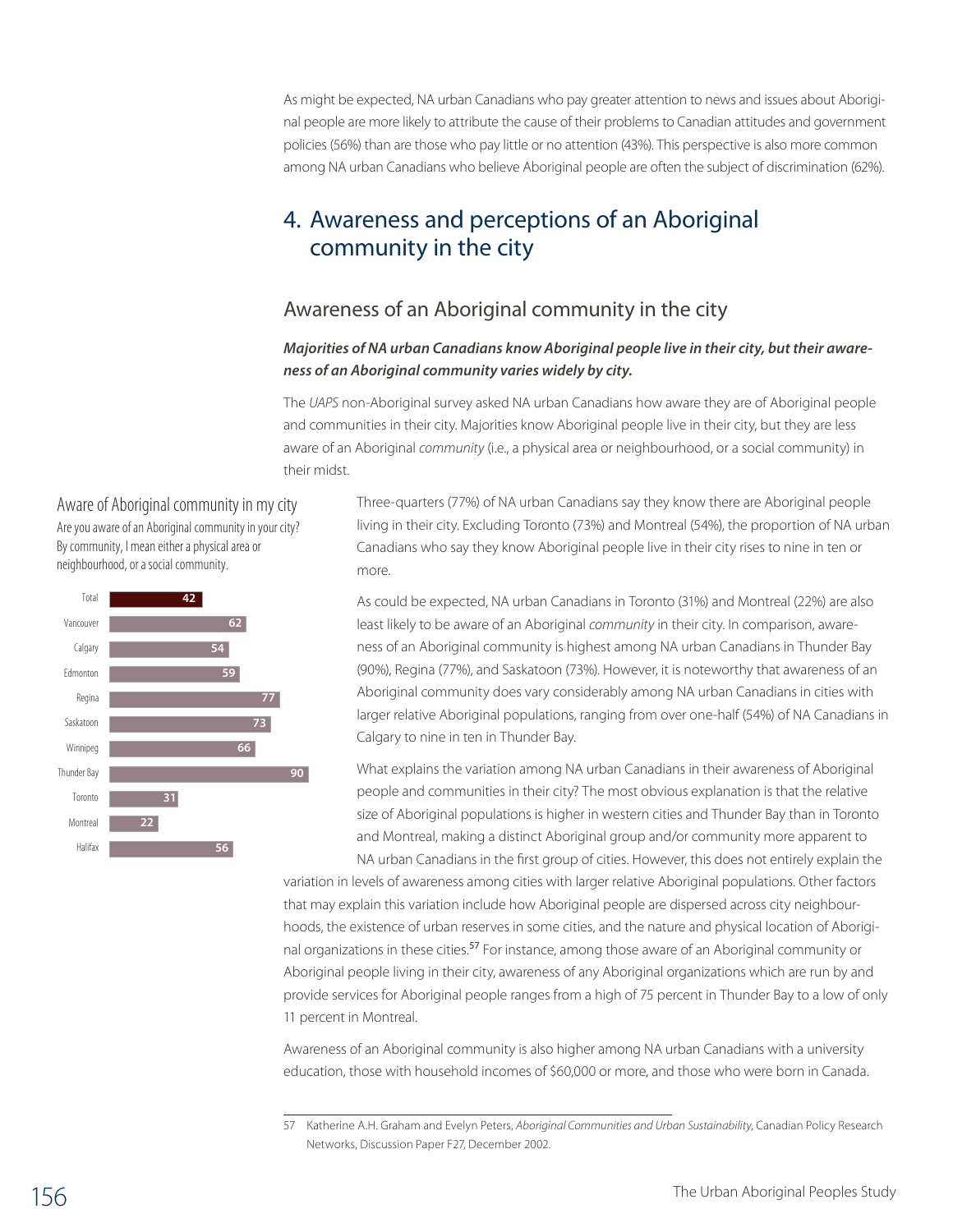# Positive or negative presence

### *NA urban Canadians are largely positive or ambivalent about the presence of urban Aboriginal peoples and communities in their city.*

How do NA urban Canadians perceive Aboriginal peoples and communities in their cities? When asked, NA urban Canadians aware of Aboriginal people and communities in their city have mixed views about whether their presence is positive or neutral, but few describe it as negative for their city.

More than four in ten (44%) think the presence of Aboriginal people and communities is positive for their city, and this opinion is particularly strong in Toronto (57%). An equal proportion (45%) say they are neutral about the presence of Aboriginal peoples and communities in their city. Only one in ten (9%) view Aboriginal peoples and communities as a negative presence. However, a negative viewpoint is notably more evident in cities with larger relative Aboriginal populations, especially Regina (34%), but also Winnipeg (24%), Saskatoon (19%), Thunder Bay (16%) and Edmonton (15%).

These perceptions are influenced by amount of contact with Aboriginal people and awareness of an Aboriginal community: positive and negative assessments are higher among those in frequent contact with Aboriginal people and those who know of an Aboriginal community in their city (suggesting they are more aware of both the benefits and the challenges for their community). Those who only occasionally, rarely or never have contact with Aboriginal people, and those who know Aboriginal people live in their city (but are unaware of a specific community) are more likely to consider the impact on their city to be neutral.

The perception that the presence of Aboriginal people and communities is neutral for their city is higher among men and younger NA urban Canadians (18-29). Positive impressions are stronger among women, those aged 30 or older, and Canadians who were born outside of Canada.

# Contributions and challenges

*NA urban Canadians who regard Aboriginal people and communities in their city positively typically see them as a positive and vibrant influence on urban artistic and cultural communities. The challenge of crime and gang violence is the most common reason NA urban Canadians view Aboriginal people and communities negatively.*

**Reasons for positive views.** Among those NA urban Canadians who think the presence of Aboriginal people and communities is positive for their city, in what ways do they think Aboriginal people contribute to their city? When asked (unprompted, without response options offered), they are most likely to think Aboriginal peoples and communities contribute in the following main ways:

- Enrich urban art and culture. More than one-third (36%) believe Aboriginal people and communities make great contributions to the artistic and cultural life of their city. University graduates are most likely to think Aboriginal people and communities contribute in this way.
- Add cultural diversity. Three in ten (30%) believe Aboriginal people and communities add to the general cultural mosaic of their city. This perception increases with education and household income, and is more common among those under 60 years of age.
- Stimulate city economies. More than one in ten (13%) note the economic contributions Aboriginal people and communities make to their cities as employees and employers of local businesses. Residents of Saskatoon (33%), Regina (29%), Calgary (27%) and Winnipeg (26%) are twice as likely as average to think Aboriginal people and communities contribute to their city in this way.

Do you think that this Aboriginal community/ presence of Aboriginal people is positive, neutral or negative for your city?



<sup>\*</sup> Subsample: Those who are aware of either an Aboriginal community or Aboriginal people in their city.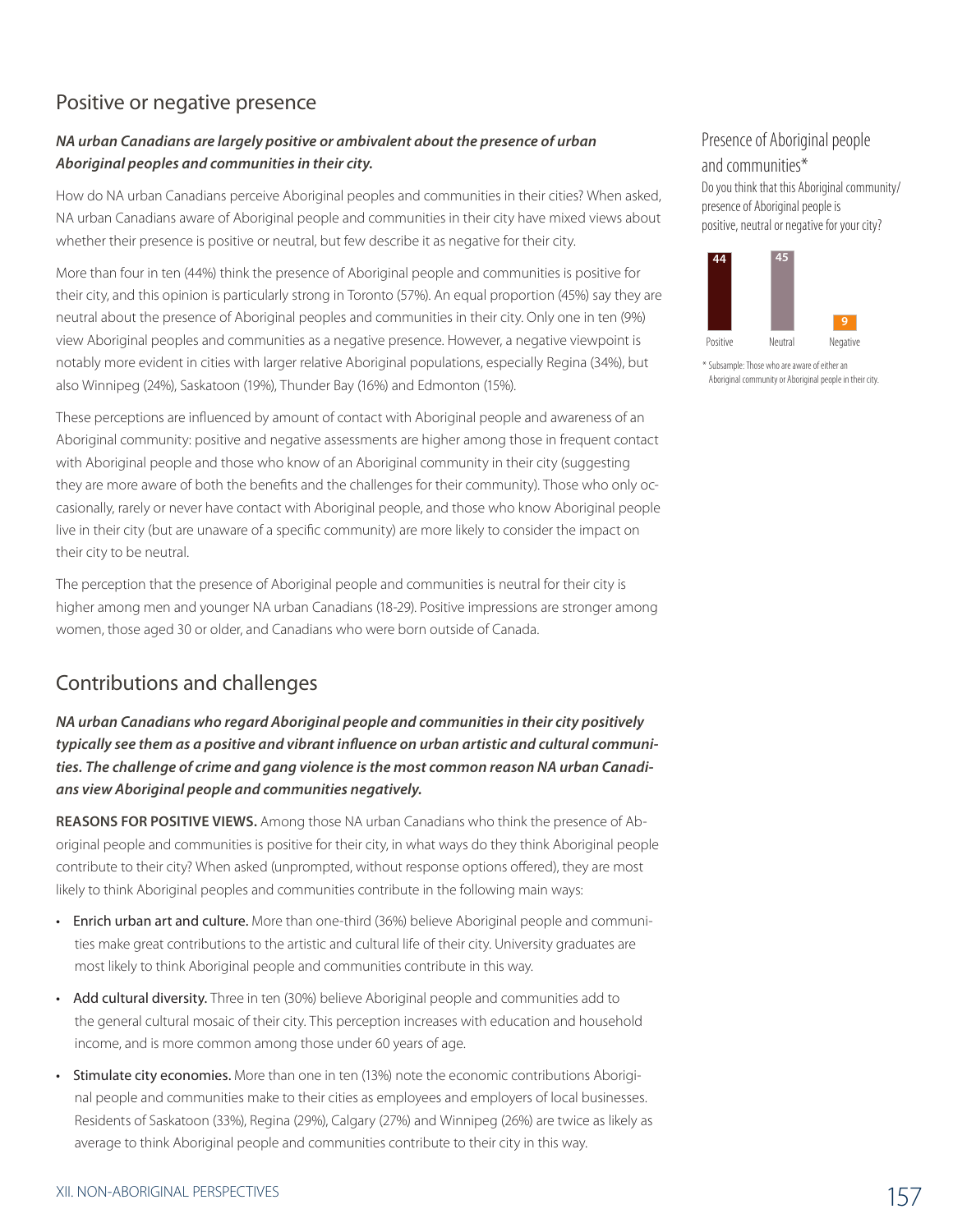• Make equal contributions. The fourth main way NA urban Canadians (13%) think Aboriginal people and communities contribute to the city is that they, like anyone else regardless of ethnic or cultural group, are citizens who make an equal contribution to life in their city.

Residents of Thunder Bay are also more likely than others to believe that Aboriginal people and communities contribute by participating in or running Aboriginal outreach or community programs, or by acting as role models (23%); residents are as likely to mention this as they are to note the contributions made to urban art and culture (23%).

**Reasons for negative views.** The small proportion of NA urban Canadians who think the presence of Aboriginal people and communities is negative for their city are most likely to associate Aboriginal people and communities with the challenge of increasing crime and gang violence in their cities (29%). Other challenges for their city that individuals relate to the presence of Aboriginal people or communities are poverty and homelessness (17%), and substance abuse (16%). A wide range of other challenges are identified, but none by more than six percent of those asked, and one in five (20%) cannot elaborate on why they feel the presence of Aboriginal people and communities is negative (sample sizes are too small to permit meaningful analysis of differences between groups of NA urban Canadians).

# 5. What informs NA urban Canadians' views of Aboriginal people?

### Attention to news and issues

#### *Majorities of NA urban Canadians report paying some attention to news and issues about*  Q.30 *Aboriginal people, although few take a lot of notice of information related to this topic.*

To what extent do NA urban Canadians pay attention to news and issues about Aboriginal people? Majorities say they pay at least some attention to this topic, although very few pay a great deal of attention. Seven in ten NA urban Canadians say they pay a great deal (12%) or some (56%) attention to news and issues about Aboriginal people. One-quarter (24%) pay only a little attention, while six percent say they take no notice at all.

The proportions of NA urban Canadians who pay at least some attention to news and issues about Aboriginal people are fairly consistent across cities, with the exception of Thunder Bay, where residents are most likely to notice news and issues about this topic (82%), and Edmonton, where residents are least likely to do so (58%).

Importantly, attention to news and issues about Aboriginal people is generally linked to greater awareness of Aboriginal people and communities, and more positive impressions of Aboriginal people generally, and of Aboriginal people and communities in their city. However, no conclusions can be drawn about the relationship between news exposure and views of Aboriginal people from these findings, since it may be that those who are most positive about Aboriginal people are more likely to seek out or at least make note of information about this population.

Attention to news and issues How much attention do you generally pay to news and issues about Aboriginal people? Would you say you pay…?

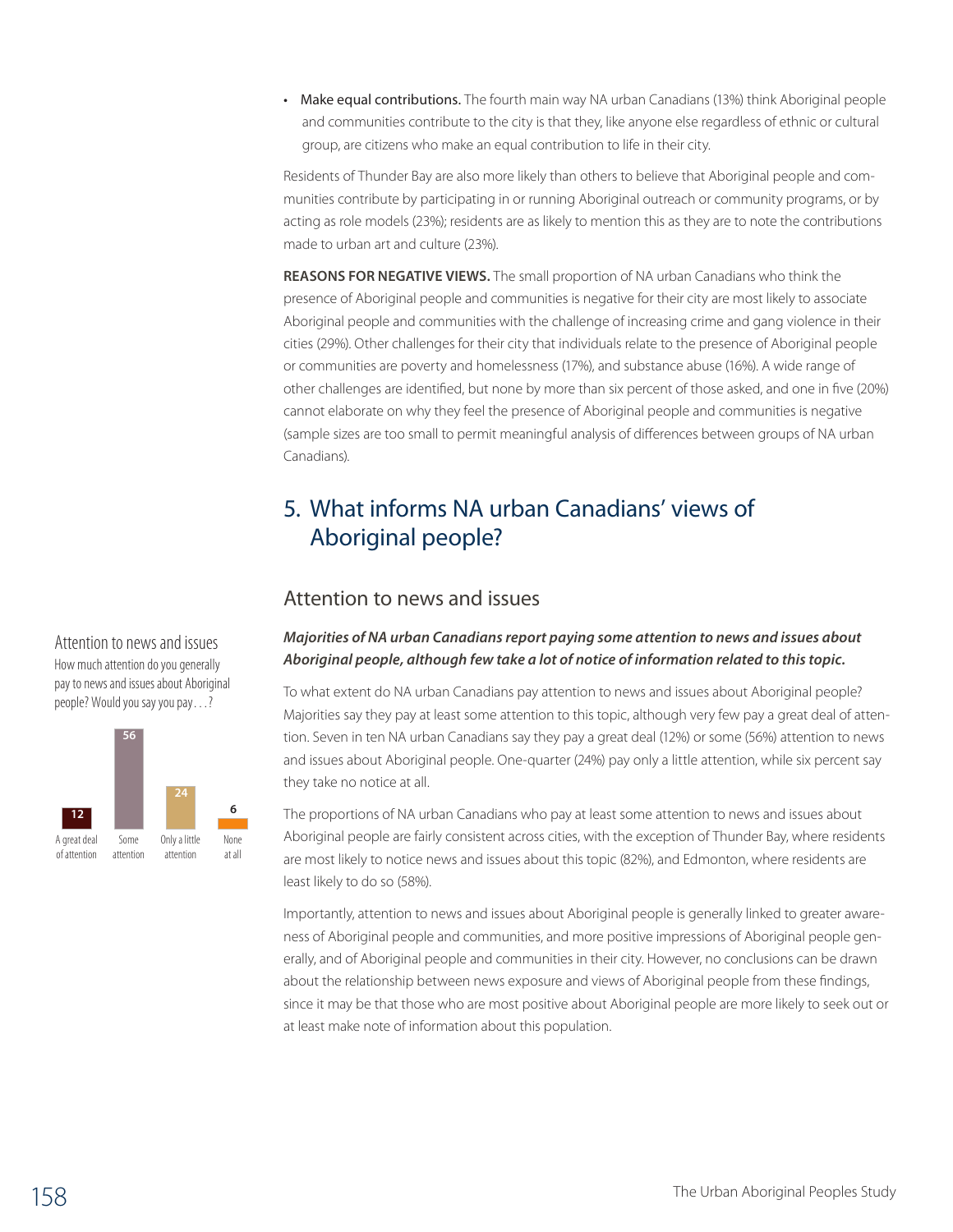# Sources of learning

*NA urban Canadians are most likely to have learned what they know about Aboriginal people and their culture through media, television and newspapers, at school or through knowing an Aboriginal person.*

Media, television and newspapers are NA urban Canadians' main source of information about Aboriginal people and their culture, although personal contact with Aboriginal people is a close second.

When asked (unprompted, without response options offered), five in ten (51%) NA urban Canadians say they have learned what they know about Aboriginal people and their culture from media, television and newspapers. A similar proportion (48%) indicate they have learned about Aboriginal people and culture through personal contact, whether it be casual contact with Aboriginal people (28%), or through Aboriginal friends, neighbours or co-workers (27%). Another common source is school (39%), while smaller proportions have learned what they know from books (20%), or family and friends (17%).

Torontonians (61%) are most likely to say they have learned about Aboriginal peoples and their culture through media sources. In contrast, contact and relationships with Aboriginal people are more common sources of learning among NA urban Canadians in Calgary, Edmonton, Regina, Saskatoon, Winnipeg and Thunder Bay. For example, in Thunder Bay, NA urban Canadians are almost twice as likely (50%) as NA urban Canadians in Halifax (29%), Montreal (23%) and Toronto (20%) to learn about Aboriginal peoples and their culture through Aboriginal friends, neighbours and co-workers.

Media, television and newspapers are more popular sources of information for NA urban Canadians aged 30 and older. Younger NA urban Canadians, as well as those with more education and higher household incomes, are more likely than others to say they learned what they know about Aboriginal people and their culture in school. Personal contact and schools are also more common sources of this type of learning for individuals born in Canada, while new Canadians are more apt to say they learned what they know about Aboriginal people and culture from books.

# Contact with Aboriginal people

#### *Relatively few NA urban Canadians have regular contact with Aboriginal people, although this is understandably more common in cities with larger relative Aboriginal populations.*

Few NA urban Canadians are in regular contact with Aboriginal people in their daily lives. One in five (20%) NA urban Canadians say they encounter Aboriginal people often, while another third (32%) do so occasionally. Almost half of NA urban Canadians are rarely (25%) or never (22%) in contact with Aboriginal people.

It is not surprising that NA urban Canadians are more likely to encounter Aboriginal people in cities with larger relative Aboriginal populations. Frequent contact with Aboriginal people is notably higher among NA urban Canadians living in Thunder Bay (51%), Regina (48%), Saskatoon (48%), Winnipeg (45%) and Edmonton (39%). Residents of Montreal (65%) and Toronto (55%) are most likely to say they rarely or never encounter Aboriginal people; this lack of contact is also higher in Halifax (41%), Vancouver (40%) and Calgary (33%) than in the other western cities and Thunder Bay.

Sources of learning (top mentions) From where or from whom have you learned what you know about Aboriginal people and their culture?



Contact with Aboriginal people Do you personally have contact with Aboriginal people often, occasionally, rarely or never?

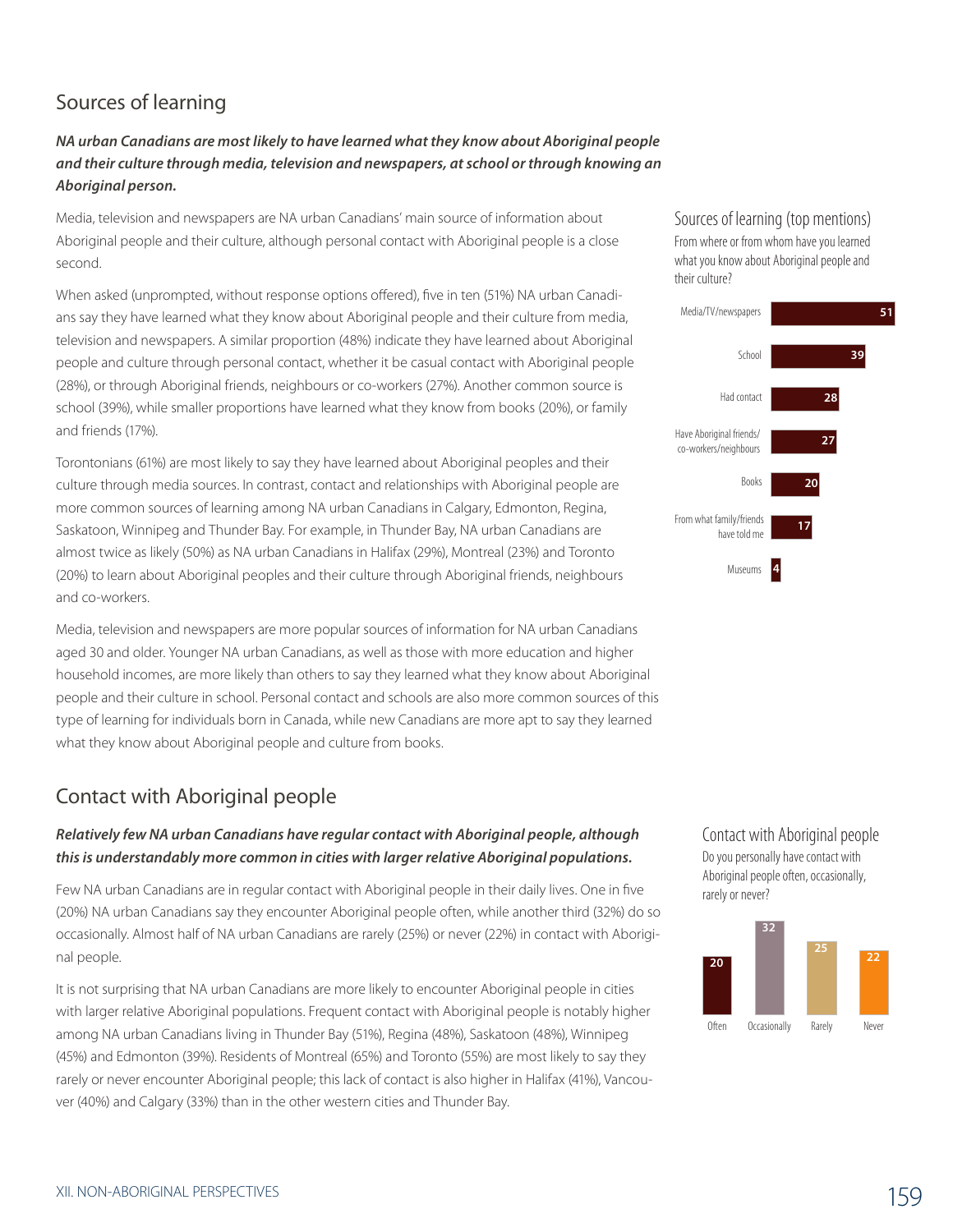Frequent contact with Aboriginal people is more common among NA urban Canadians under 60 years of age and those who are born in Canada. NA urban Canadians aged 60 and older, and those born outside Canada are more likely to say they never have such contact, as are those without a post-secondary education and those in the lowest income bracket.

How does contact influence NA urban Canadians' opinions and perceptions of Aboriginal peoples? The most notable differences are as follows:

- • Positive *and* negative assessments of urban Aboriginal peoples and communities are higher among those in frequent contact with Aboriginal people, suggesting they are more aware of both the benefits and the challenges of the urban Aboriginal presence for their community. Further evidence of this greater awareness is that individuals with the least contact are also the least able to identify any important issues facing Aboriginal people living in cities.
- Although it remains a minority view, NA urban Canadians in frequent contact with Aboriginal peoples are more likely to believe that Aboriginal peoples have unique rights and privileges, and less likely to consider Aboriginal peoples as just like other cultural or ethnic groups in Canada.
- • NA urban Canadians who are often in contact with Aboriginal peoples perceive more frequent discrimination against them, both overall and in comparison to other groups in Canadian society, such as Jews, Chinese, Blacks, Pakistanis or East Indians, and Muslims.

# Aboriginal friends, neighbours and co-workers

### *Few NA urban Canadians know Aboriginal people as close friends, neighbours and co-workers, although they display considerable interest in knowing more of them.*

Aside from casual contact, how many NA urban Canadians know Aboriginal people, 40 either as close friends, neighbours or co-workers? Among NA urban Canadians who are aware of Aboriginal people and communities in their city, most NA urban Canadians know few or no Aboriginal people as close friends (87%), co-workers (84% among those who are currently employed) or even neighbours (71%).

As could be expected, the proportions of NA urban Canadians who have at least some Aboriginal people as neighbours, close friends and co-workers is higher in cities with larger relative Aboriginal populations. Thus, NA urban Canadians in Thunder Bay, Regina, Saskatoon and Winnipeg are, on average, more than twice as likely as other NA urban Canadians to say they have at least some neighbours (38%) who are Aboriginal. Having Aboriginal co-workers is also more common in these four cities, as well as Edmonton, while having close Aboriginal friends is a more common occurrence in Regina, Saskatoon and Thunder Bay than elsewhere.

NA urban Canadians with more education and higher household incomes are less likely than others to have at least some Aboriginal neighbours or friends. Interestingly, individuals born in Canada are twice as likely as new Canadians to have many or some Aboriginal neighbours.

In most cases, NA urban Canadians who have many Aboriginal friends, neighbours or co-workers do not express differing perspectives about Aboriginal peoples. However, there are two exceptions. This group is more likely than others to have heard of Indian residential schools and to believe that these schools have contributed to a great extent to the current challenges faced by Aboriginal communities. They are also more likely than others to be optimistic about the direction in which relations between Aboriginal and non-Aboriginal people are heading.

# Numbers of Aboriginal people

How many of your neighbours/co-workers/friends are Aboriginal? Many/some/a few, or none?



\* Excludes those who do not work

### The Urban Aboriginal Peoples Study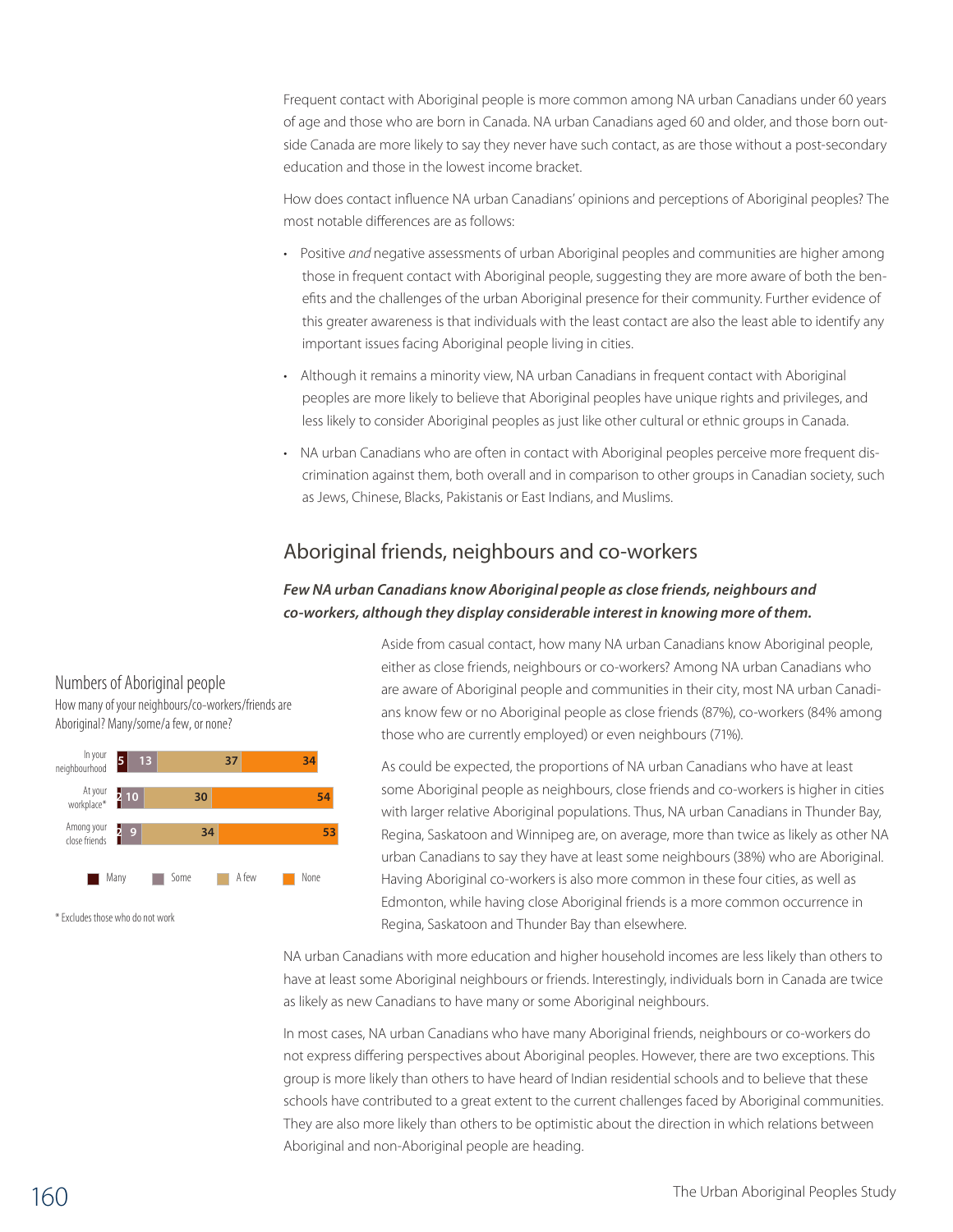When asked if they have any interest in having more Aboriginal friends, six in ten (60%) NA urban Canadians who are aware of Aboriginal people and communities in their city say they do, especially those in Montreal (69%), Toronto (67%) and Halifax (62%) – the same cities where NA urban Canadians are most likely to currently have no Aboriginal people as close friends.

Significant minorities of NA urban Canadians are more ambivalent about whether or not they want more Aboriginal friends. Three in ten (32%) say "it depends" or are uncertain, rising to four in ten or more NA urban Canadians in Regina (44%), Thunder Bay (43%) and Calgary (40%). Only one in ten (9%) have no interest in more Aboriginal friends.

## Exposure to Aboriginal culture

#### *Most NA urban Canadians have had some exposure to Aboriginal people and culture at one time, most likely through movies or TV shows about Aboriginal people.*

The survey explored the exposure that NA urban Canadians have had to Aboriginal culture. NA urban Canadians were asked how recently, if ever, they had participated in six different activities that can provide insight into Aboriginal people and their culture. Overall, seven in ten (71%) have been exposed to Aboriginal culture in at least one of these ways in the past 12 months, and more than nine in ten (94%) have *ever* had such exposure.

Movies or TV shows about Aboriginal people are by far the most common ways in which NA urban Canadians have been exposed to Aboriginal culture, while only a minority have had the opportunity to experience a ceremony that encompasses the spiritual or cultural traditions of this population. More than eight in ten (83%) say they have watched a movie or TV show about Aboriginal people in the past 12 months (54%) or over 12 months ago (29%), while only 15 percent say they have never done so. Most NA urban Canadians have also seen a museum exhibit about the lives and traditions of Aboriginal people at some point (73% ever), although they are much less likely to have done so in the past year (23%). Slightly fewer NA urban Canadians say they have experienced a performance of Aboriginal dance, music or singing (63% ever; 25% in past 12 months), visited a First Nations reserve (55% ever; 18% in past 12 months), or read a fiction or non-fiction book about Aboriginal people (54% ever; 16% in past 12 months). NA urban Canadians are least likely to have attended an Aboriginal spiritual or cultural ceremony (29% ever; 7% in past 12 months).

Eight in ten or more NA urban Canadians in each of the 10 cities say they have ever watched a movie or TV show about Aboriginal people. In contrast, participation in the other five types of activities varies considerably by city, and is generally lower in cities with smaller relative Aboriginal populations, particularly Montreal. For example, NA urban Canadians living in Montreal are much less likely than others to have seen a museum exhibit about Aboriginal lives and traditions (63% ever), to have read a book about Aboriginal people (41%), or to have experienced a dance, music or singing performance (40%). Torontonians are least likely to have visited a First Nations reserve (46%), and are also among the least likely to have attended an Aboriginal spiritual or cultural ceremony (26%), together with residents of Halifax (20%) and Montreal (13%).

Thunder Bay residents are most likely of all NA urban Canadians to have recently visited (in the past 12 months) a First Nations reserve (46%), and to have recently attended an Aboriginal spiritual or cultural

#### Participation in cultural activities

Attended Aboriginal spiritual/cultural ceremony Read a fiction/non-fiction book about Aboriginal people Visited a First Nations reserve Experienced a performance of Aboriginal dance, music or singing Seen museum exhibit about lives/ traditions of Aboriginal people Watched movie/TV show about Aboriginal people **<sup>54</sup> <sup>29</sup> <sup>15</sup> 23 50 26 25 38 36 18 37 44 16 38 45 7 22 70 Past 12 months COVER 12 months ago** Never

#### Please tell me if you have done each of the [following activities] in the past 12 months, over 12 months ago or never.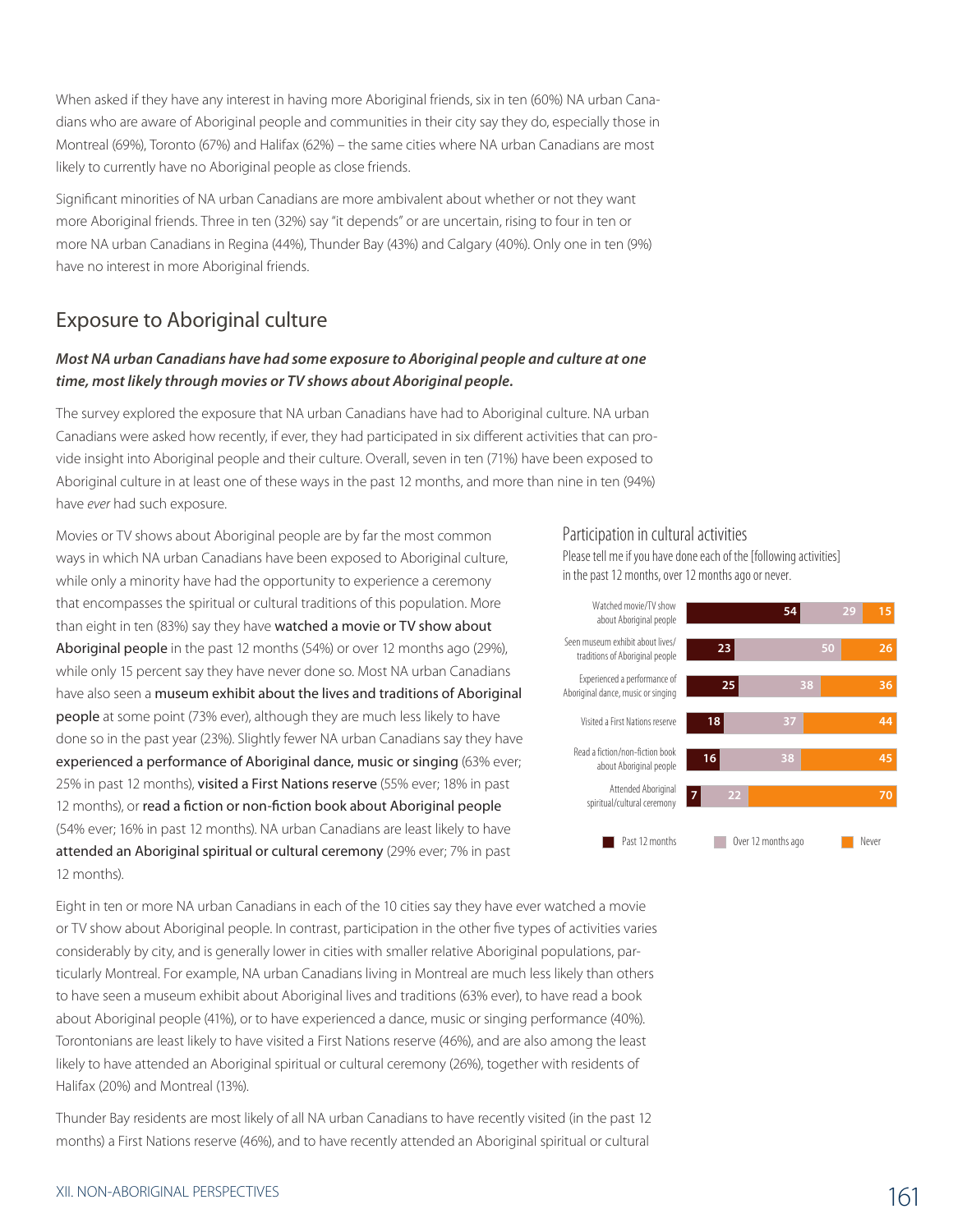ceremony (21%), which is likely due at least in part to the existence of a First Nations reserve close to the city of Thunder Bay. Residents of Regina are more likely than others to say they have seen a museum exhibit about the lives and traditions of Aboriginal people in the past year (45%).

Participation in all six of these activities (ever) is least common among those without a high school diploma and those in the lowest income bracket, and increases with education and income. Across all six activities, participation is consistently lower among those who have been in Canada for less than 10 years, although participation among those who have been in Canada for 10 or more years either approaches or is equal to that for people born in Canada.

Exposure to these activities also varies with age, although not in a consistent manner. NA urban Canadians aged 60 or older are less likely than others to have watched a movie or TV show (72%) or to have read a book (45%) about Aboriginal people. The youngest group of NA urban Canadians (18-29) is less likely than others to have visited a First Nations reserve (42%), or experienced a performance of Aboriginal dance, music or singing (56%). Both the youngest and oldest NA urban Canadians are less likely than those aged 30 to 59 to have seen a museum exhibit about Aboriginal lives and traditions.

# 6. Perceptions of urban opportunity and services

# Perceptions of opportunities

*There is a significant gap between Aboriginal peoples' socio-economic reality and the perceptions of NA urban Canadians. Majorities of NA urban Canadians feel Aboriginal people have at least the same, if not better, socio-economic and other opportunities as non-Aboriginal people in their city.* 



Situation of Aboriginal people in cities Do you think the situation of Aboriginal people in your city

Notwithstanding the socio-economic improvements achieved by Aboriginal people in the past two decades, the gap between Aboriginal and non-Aboriginal people's quality of life is narrowing slowly. Aboriginal people continue to experience higher unemployment rates, lower incomes and lower educational attainment compared to non-Aboriginal people. Yet, there is a significant gap between this reality and the perceptions of NA urban Canadians.

The *UAPS* non-Aboriginal survey asked NA urban Canadians to assess whether or not the situation of Aboriginal people living in their city is better, worse or about the same as non-Aboriginal people on six dimensions: access to government services, commitment to their culture and history, opportunity to get a good education, health care, opportunity to have meaningful employment, and earning a good income.

Majorities of NA urban Canadians think the situation of Aboriginal people in their city is the same as or even better than that of non-Aboriginal people, across all six areas. NA urban Canadians are most likely to think that Aboriginal people have the same

(53%) or better (29%) access to needed government services. Slightly fewer NA urban Canadians, albeit still large majorities, think that the connection to their culture and history (24% better and 53% same) and the **opportunity to get a good education** (21% better and 56% same) is at least as good among Aboriginal people as non-Aboriginal people. NA urban Canadians are somewhat less likely to think Aboriginal people have better health care (13%), and more likely to think their experience with health care services is similar to that of non-Aboriginal people (67%).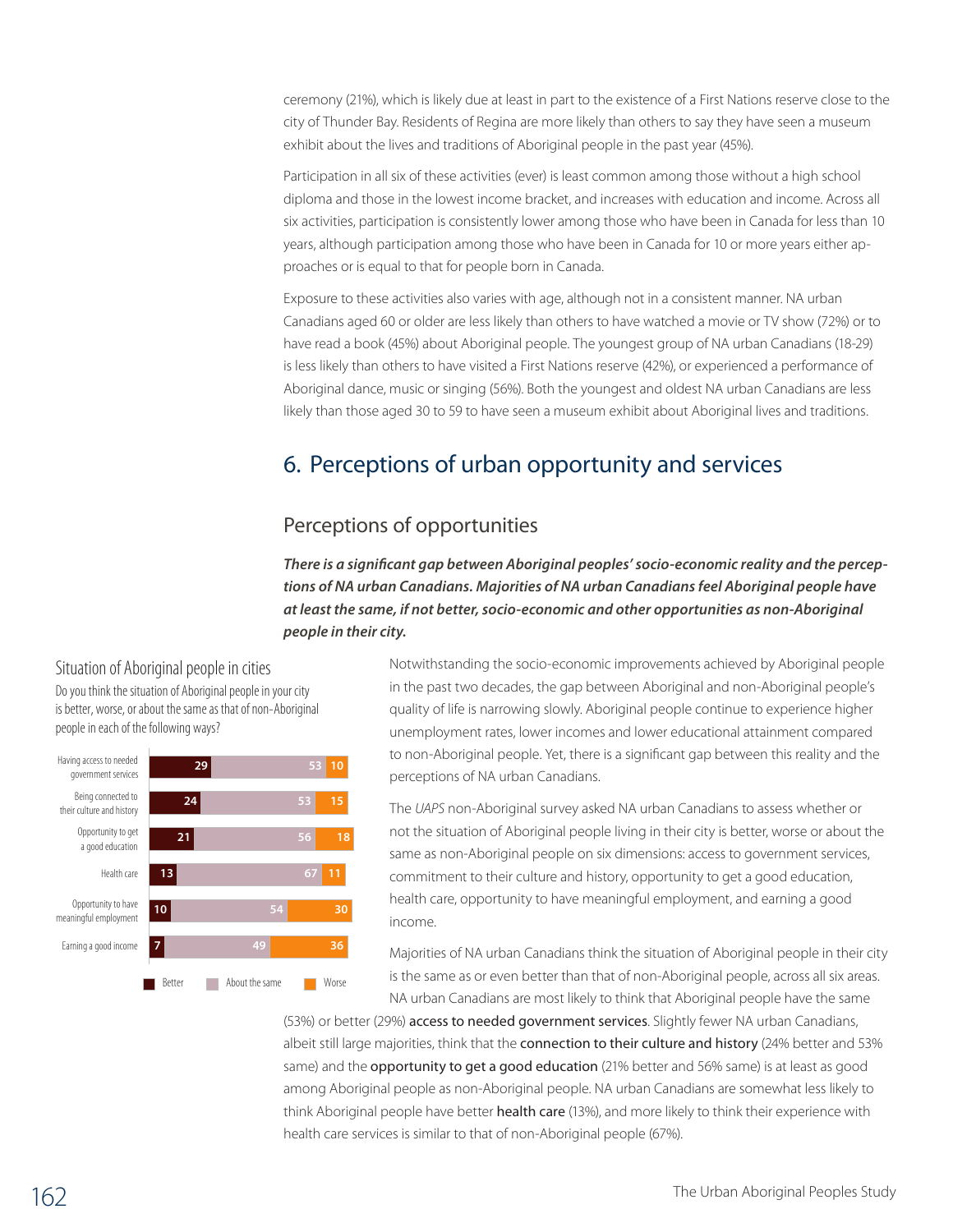NA urban Canadians are least likely to think Aboriginal people in their city have the same or better employment and income opportunities as non-Aboriginal people. Nonetheless, more than six in ten think Aboriginal people have at least as good an opportunity to have meaningful employment as non-Aboriginal people (10% better and 54% the same), and more than one in two say the same about the opportunity to earn a good income (7% better and 49% the same). Three in ten or more NA urban Canadians think the situation of Aboriginal people is in fact worse when it comes to employment (30%) or income (36%) opportunities.

Perceptions of the situation of Aboriginal people in relation to non-Aboriginal people vary across the population of NA urban Canadians as follows:

- The proportion of NA urban Canadians who say that Aboriginal people have better access to government services, and better educational and employment opportunities is generally higher in cities with larger relative Aboriginal populations, including Thunder Bay, Winnipeg, Regina and Saskatoon.
- • Although a minority opinion, the perception that Aboriginal people have a worse connection to their culture and history is higher in Montreal (22%) and Toronto (19%), while the perception that they experience worse health care is higher in Calgary (17%) and Vancouver (16%). The view that the situation of Aboriginal people is worse when it comes to earning a good income is highest in Toronto (41%), Calgary (41%), Vancouver (40%) and Winnipeg (39%).
- NA urban Canadians with a university degree are more likely than others to think that Aboriginal people have poorer educational, employment and income opportunities, and poorer health care, than non-Aboriginal people.
- The proportions of NA urban Canadians who say that Aboriginal people have better access to government services, a better connection to their culture and history, better educational opportunities, and better health care are all higher among those who report more frequent contact with Aboriginal people.
- Those who pay greater attention to news and issues about Aboriginal people are more likely than others to think that the situation of Aboriginal people is worse than that of non-Aboriginal people in most areas, with the exception of having a connection to their culture and history (where opinions are similar regardless of level of attention to this topic).
- • Views that health care, access to government services, and employment and income opportunities are worse for Aboriginal people are also more common among those aware of an Aboriginal community in their city (i.e., either a physical area or neighbourhood, or a social community). However, this group is also more likely than others to think that Aboriginal people have a better connection to their culture and history than do non-Aboriginal people.

# Impressions of services provided to urban Aboriginal peoples

### *NA urban Canadians tend to give services responding to the needs Aboriginal people in their city a good grade, but are more divided and unsure about the services provided to urban Aboriginal peoples by social housing programs and the child welfare system.*

NA urban Canadians were asked to rate how well various services are responding to the needs of Aboriginal people living in their city: the health care system, elementary and secondary schools, colleges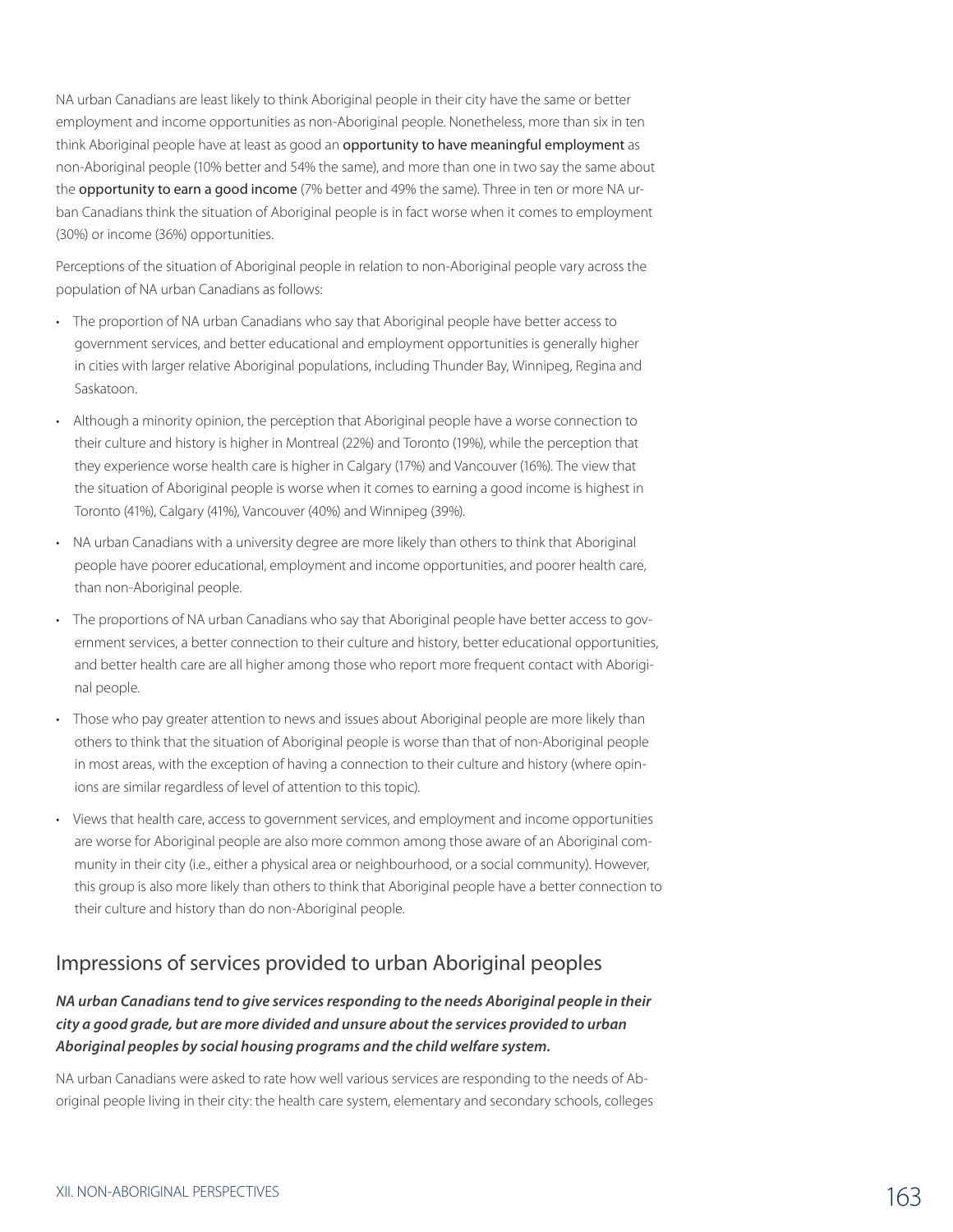and universities, employment and training services (to help people find work or upgrade their skills), social assistance programs (funded by government, that provide financial assistance to people in need), social housing programs (to help people find housing) and, finally, the child welfare system (which could involve contact with social workers, group or foster care, and adoption services).

In most cases, NA urban Canadians are more likely to rate these services as doing a good or excellent job than only a fair or poor one. The two exceptions are social housing programs and the child welfare system: those who say these services do a fair-to-poor job of responding to Aboriginal people's needs slightly outweigh the proportion who say they do a good-to-excellent job.

#### Impressions of services

Are each of the following services doing an excellent, good, only fair or poor job at responding to the needs of Aboriginal people living in your city?



Of the seven services, NA urban Canadians are most likely to think the health care system (58%) does a good to excellent job of responding to the needs of Aboriginal people in their city. Close to or just over half each say the same about elementary and secondary schools (54%), colleges and universities (53%), employment and training services (51%), and social assistance programs (49%). In each of these cases, between three and four in ten NA urban Canadians say these services are doing an only fair to poor job.

Views are more divided when it comes to social housing programs and the child welfare system. More than one-third (37%) of NA urban Canadians think social housing programs do at least a good job of responding to the needs of Aboriginal people in their city, while a slightly greater proportion (44%) think they do only a fair or poor job. Similarly, 36 percent of NA urban Canadians think the child welfare system does a good or excellent job, compared to four in ten (40%) who say they do a fair-to-poor job. Also of note is that just over two in ten (23%) NA urban Canadians are unable to offer an opinion on the performance of the child welfare system in relation to Aboriginal people, higher than any of the other six services.

NA urban Canadians' perceptions of how well these services respond to the needs of Aboriginal people vary by city. Generally speaking, those living in cities with larger relative Aboriginal populations are more likely than others to have confidence in the job their city is doing. Views that the health care system, and elemen-

tary and secondary schools do a good or excellent job responding to Aboriginal people's needs are more common in Thunder Bay, Saskatoon, Regina and Winnipeg (and in the case of health care, also in Edmonton). NA urban Canadians in Regina, Saskatoon and Thunder Bay are more likely than others to think that colleges and universities do a good or excellent job, while those in Regina and Saskatoon are also more likely to say the same of employment and training centres. Thunder Bay stands out as having a much higher proportion who believe that social housing programs (60%) and the child welfare system (57%) in their city are doing a good-to-excellent job responding to the needs of Aboriginal people. Finally, residents of Vancouver are most likely to give poor ratings to several areas, including the health care system, employment and training services, social assistance programs and social housing programs.

There are relatively few differences by socio-demographic factors in views of the service quality provided to Aboriginal people. The perception that social assistance programs do an excellent or good job responding to Aboriginal people's needs is more common among NA urban Canadians aged 30 to 59, while the view that they do only a fair to poor job in this regard is higher among those aged 18 to 29 (those aged 60 or older are more apt than others to say they do not know).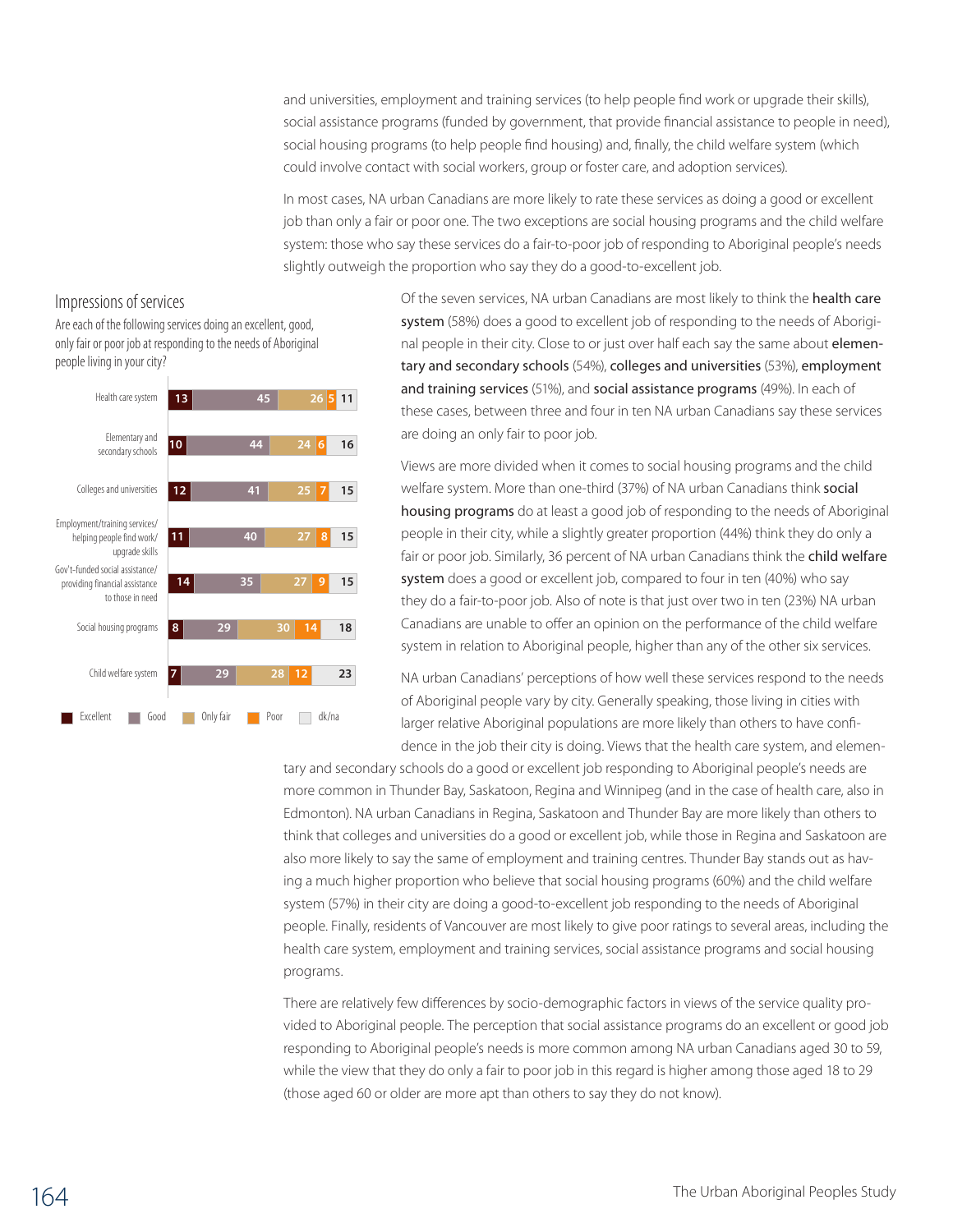# Aboriginal people and the justice system

*Six in ten NA urban Canadians believe Canada's justice system treats Aboriginal people fairly. Accordingly, only minorities think the criminal justice system should incorporate a different approach for Aboriginal people.*

**Perceptions of fairness.** Some six in ten NA urban Canadians (58%) believe that Aboriginal people who come in contact with Canada's justice system are fairly treated. This view is most widespread in Regina and Saskatoon, as well as among men and younger Canadians (under 45 years of age), and newer Canadians (i.e., those in Canada for less than 10 years). As well, this view is much more common among NA urban Canadians who believe Aboriginal people are just like other cultural or ethnic groups in Canada's multicultural society (69%).

**Support for an alternate approach.** In light of these views, it is not surprising that a minority (38%) of NA urban Canadians agree with the idea that the criminal justice system should incorporate a different approach for Aboriginal people – one that respects Aboriginal concepts of justice, Aboriginal laws and alternatives to punishment such as reconciliation and restoration. Indeed, more than one in two (54%) think an alternate approach to justice for Aboriginal people is a bad idea (8% do not voice an opinion).

Opinions about the value of an alternate approach are linked to perceptions about the fairness of treatment that Aboriginal people receive in the current mainstream justice system. The proportion of NA urban Canadians who say a different approach to justice is a good idea is highest among those who think Aboriginal people are unfairly treated (57%) – although even three in ten of those who believe Aboriginal people are *fairly* treated support this idea (64% say it is a bad idea). Support grows even further to almost two-thirds (65%) of those who think Aboriginal people are unfairly treated *and* that they have unique rights and privileges as the first inhabitants of Canada.

Notably, opposition to this idea increases with frequency of contact with Aboriginal people (from 48% of those who are rarely or never in contact to 63% who are often in contact). This is at least partly explained by the fact that NA urban Canadians in frequent contact with Aboriginal people are more likely to reject the notion of special treatment or privilege for Aboriginal people, and to consider them just like other cultural or ethnic groups in this country.

Opposition to a different approach to justice for Aboriginal people outweighs support in almost all cities, and is particularly strong in Edmonton (66% think it is a bad idea). The exception is Montreal, where opinion on this issue is almost equally divided (45% oppose and 47% support). University graduates, and those who pay the most attention to news and issues about Aboriginal people are more likely than others to support this idea.

NA urban Canadians who *support* the idea of a different approach to justice for Aboriginal people do so because they believe:

- • Aboriginal people have a unique culture and history that requires that they be judged within their own value system and by their peers (43%); and
- The current justice system is not working for Aboriginal people, and an approach is needed that focuses on rehabilitation and healing rather than punishment (22%).

Support for different approach to justice for Aboriginal people, by perceptions of fairness

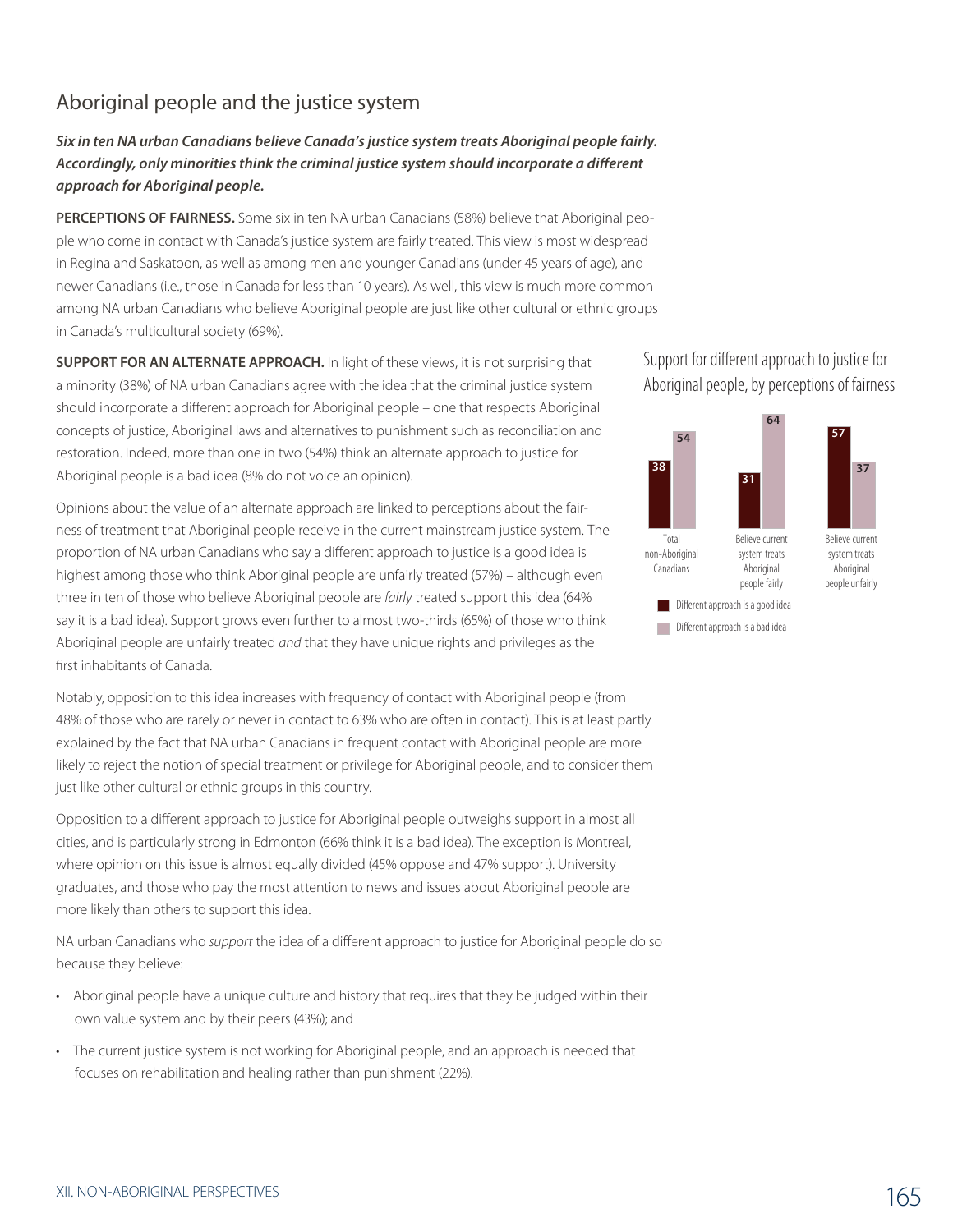In contrast, eight in ten (80%) NA urban Canadians *oppose* a different approach to justice for Aboriginal people because they do not believe that any one group should receive preferential treatment, and that treating everyone equally avoids discrimination.

In the Prairie cities, particularly Edmonton and Calgary, there is also a sense that previous attempts to pursue alternate approaches have not been effective. Unique to Toronto, some (12%) express concerns that other cultural groups will demand special considerations when it comes to the justice system.

# 7. Relations with Aboriginal people and the future

# Perceptions of current relations

# Current relations between Aboriginal and non-Aboriginal people

Would you describe the current relations between Aboriginal people and non-Aboriginal people in Canada today as very positive, somewhat positive, somewhat negative or very negative?



#### *NA urban Canadians clearly divide into two 'camps' of NA urban Canadian world views, one more negative and the other more positive on the current state of relations between Aboriginal people and non-Aboriginal people.*

Communities and individuals have made much effort in the past two decades to build bridges between Aboriginal and non-Aboriginal people. Still, NA urban Canadians are divided over the state of current relations between Aboriginal and non-Aboriginal people today. Few NA urban Canadians have extreme perceptions of current relations (i.e., say they are very positive or very negative), but similar proportions think current relations are either somewhat positive (45%) or somewhat negative (41%).

Perceptions of current relations between Aboriginal and non-Aboriginal people vary across cities, likely influenced by the relative size of the Aboriginal population in each city. The view that current relations are negative is the majority opinion in Edmonton (62%), Calgary (55%), Winnipeg (55%), Thunder Bay (55%) and Regina (54%). In contrast, NA urban Canadians in Vancouver, Halifax and Toronto are more likely to be optimistic than pessimistic about their relationship with Aboriginal people. Montrealers and residents of Saskatoon are divided between the two viewpoints.

The view that current relations between Aboriginal and non-Aboriginal people is negative is more common among NA urban Canadians in the highest income bracket and those who were born in Canada. These perceptions are not influenced by amount of contact with Aboriginal people, but they are related to the amount of discrimination NA urban Canadians believe Aboriginal people experience. Those who believe Aboriginal people are often subject to discrimination are more likely to believe current relations are negative (61% vs. 42% of those who believe Aboriginal people experience discrimination less often).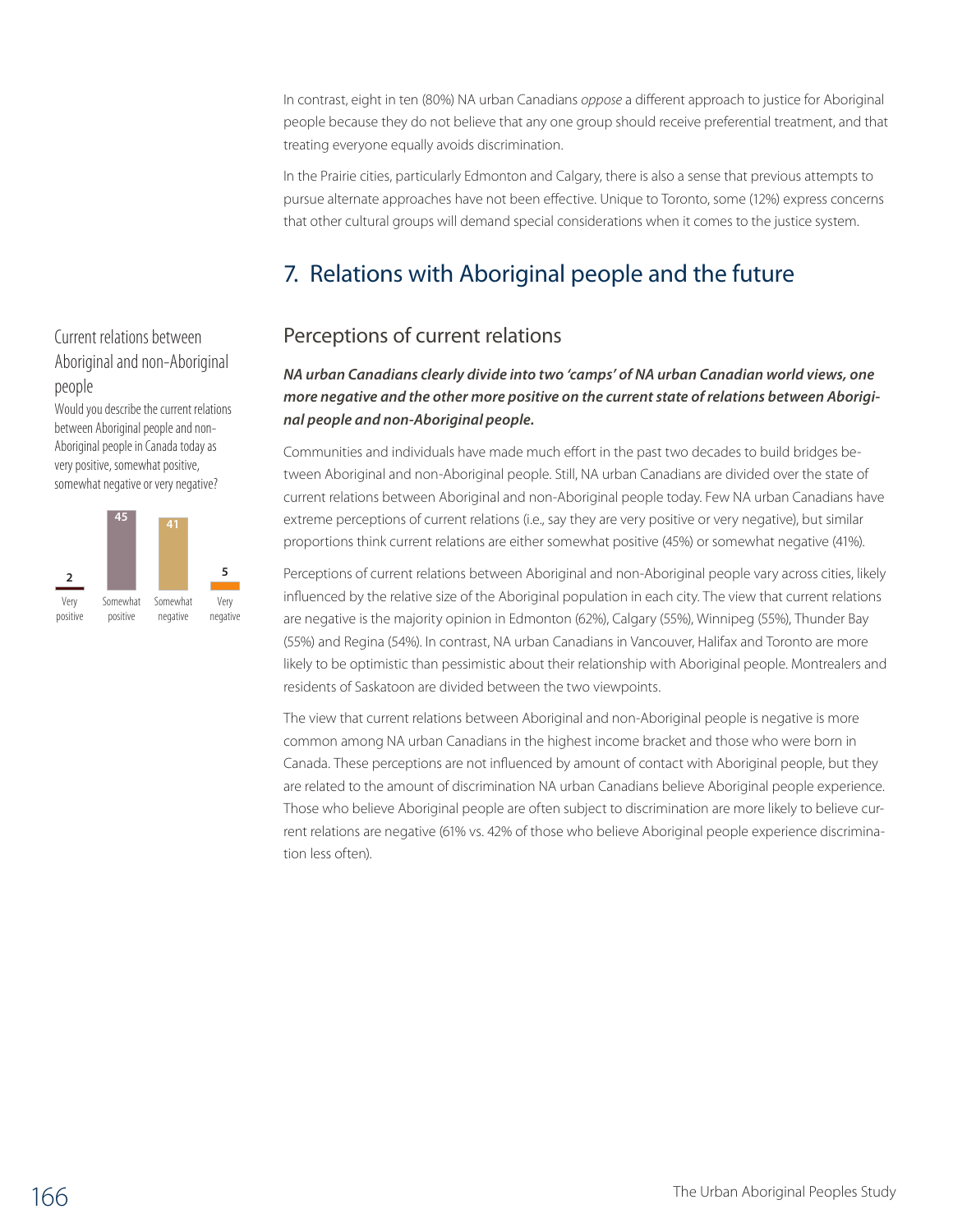# Perceptions of change

#### *NA urban Canadians are more optimistic about the direction of their relationship with Aboriginal peoples than in 2005, but only three in ten think relations are improving.*

How do NA urban Canadians view the evolution of their relationship with Aboriginal peoples? Currently, a majority (58%) of NA urban Canadians think the relationship is staying the same, while three in ten (29%) think relations are improving and 10 percent think they are deteriorating. NA urban Canadians are more optimistic about relations between Aboriginal and non-Aboriginal people than they were two years ago, in the wake of high-profile protest actions (e.g., a blockade of the CN rail line near Deseronto, the occupation of disputed lands in Caledonia) and around the time that the Assembly of First Nations called for a National Day of Action (June 29, 2007). Perceptions of how relations are developing have rebounded from that low point and are now close to what they were in 2005.<sup>58</sup>

Perceptions about current relations influence NA urban Canadians' views of how these relations are changing (or not). Most NA urban Canadians who say the current relationship is negative don't see this changing (66%), with the remainder split between whether it is improving (16%) or becoming even worse (17%). Optimism is higher among those who say the current relationship is positive (42% say relations are improving even further).

Despite the fact that they are generally more negative than positive about the state of current relations between Aboriginal and non-Aboriginal people, NA urban Canadians living in Regina (41%) and Saskatoon (40%) are among the most optimistic that these relations are improving, together with residents of Vancouver (41%). Optimism is also more common among NA urban Canadians in the lowest income bracket, and those who pay at least some attention to news and issues about Aboriginal people. The perception that relations are deteriorating is higher in Thunder Bay (20%) than elsewhere.

#### Changing relations

Do you think relations between Aboriginal people and non-Aboriginal people in Canada are improving, deteriorating or staying about the same?



Data prior to 2009 from Environics' FOCUS CANADA survey (based on communities of 100,000 or more).

#### Changing relations

Do you think relations between Aboriginal people and non-Aboriginal people in Canada are improving, deteriorating or staying about the same?



<sup>58</sup> Historical data is based on Census Metropolitan Areas (CMAs) with populations of 100,000 or more. According to the 2006 census, there are 33 such communities in Canada, which include all 10 cities in the *UAPS* survey of NA urban Canadians.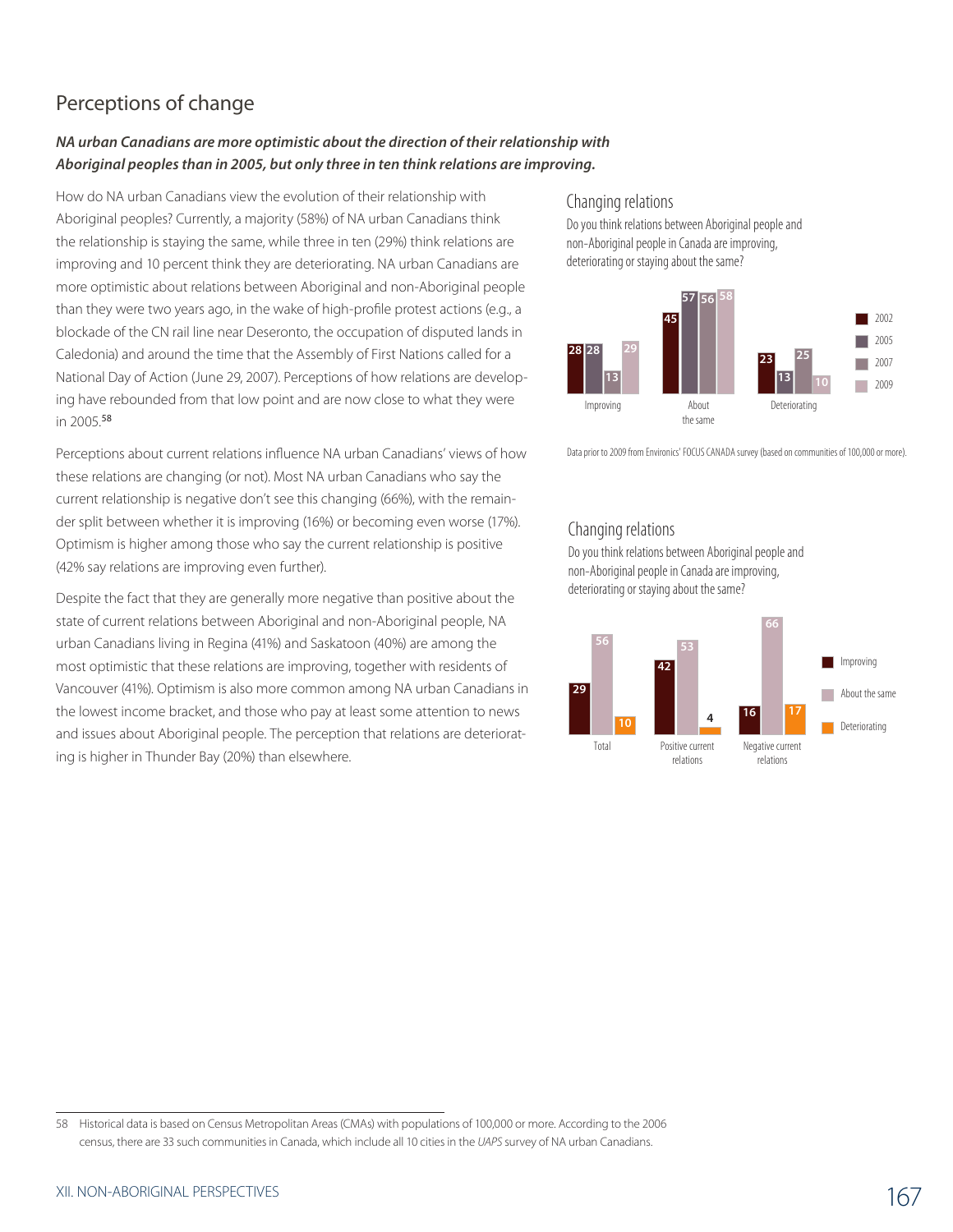#### Reasons why NA urban Canadians think current relations are improving:

*I see it in terms of participation in the workforce; more interactions between Aboriginals and non-Aboriginals. There used to be two solitudes.*

*Because I see more and more a mix of people together, and you see them at more places than you did before, which didn't happen years ago.*

*They are really working hard at getting over what's been done to them. Lots of them are great people and they have been through tough times, and they are coming out of it.*

*They are getting better at communicating their position to the larger society. I also think the present government has taken steps to improving the relationship.*

*People have become educated and informed about Aboriginal people in the news, and that now there is more social interaction and communication between the non-Aboriginal and Aboriginal people. Better communication.*

*I think that more people are having more exposure to native people and realizing the similarities.*

**Reasons for improving relations.** Among NA urban Canadians who believe that the relationship between Aboriginal people and non-Aboriginal people is *improving*, what do they think has brought about this change? Most believe it is due to one of two reasons: growing contact and dialogue between the two groups (25%), or greater acceptance by NA urban Canadians of different cultures and values (22%). Beyond these two reasons, some in this group believe that non-Aboriginal people now have a better understanding of Aboriginal people, in terms of the issues they face (10%), but also due to positive media exposure (9%). Others give credit for better relations to Aboriginal people, because they are seen to be better educated than in the past (10%), have more employment opportunities (4%) or are more self-sufficient (4%). Relatively few identify land claim settlements (7%) or the federal government's apology for residential schools (6%) as reasons for improved relations.

Some of NA urban Canadians' reasons why current relations are improving are presented in the sidebar on this page.

> Reasons for improving relations (top mentions)\* Do you think relations between Aboriginal people and non-Aboriginal people in Canada are improving, deteriorating or staying about the same? Why do you say that?



\* SUbsample: Those who think relations between Aboriginal people and non-Aboriginal people are improving.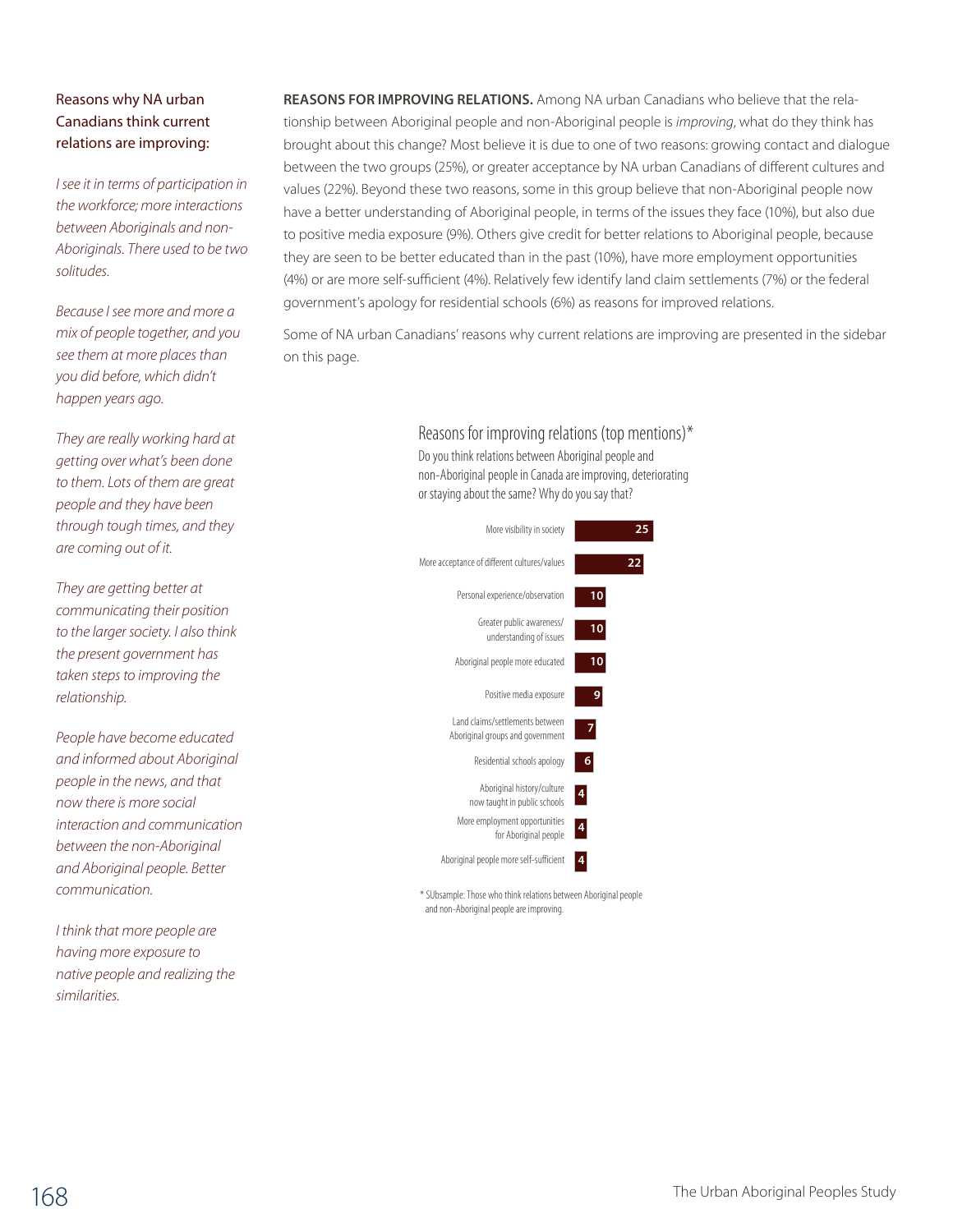**Reasons for deteriorating relations.** Among urban Canadians who believe that the relationship between Aboriginal people and non-Aboriginal people is *deteriorating*, what do they think are the reasons for this? Most believe that Aboriginal protests and demands for rights or land (22%, representing 2% of all NA urban Canadians) are harming relations between Aboriginal and non-Aboriginal Canadians. Some in this group blame uncaring or discriminatory attitudes of non-Aboriginal Canadians (17%), or negative media exposure (11%). Others hold Aboriginal people responsible due to what they see as dismissive attitudes towards non-Aboriginal people (15%), laziness or lack of initiative (8%), or involvement in crime (3%). Relatively few say that existing privileges (4%) or tax breaks (3%) to which Aboriginal people are entitled have led to poorer relations.

> Reasons for deteriorating relations (top mentions)\* Do you think relations between Aboriginal people and non-Aboriginal people in Canada are improving, deteriorating or staying about the same? Why do you say that?



\* SUbsample: Those who think relations between Aboriginal people and non-Aboriginal people are deteriorating.

#### Reasons why NA urban Canadians think current relations are deteriorating:

*Because of the way they are going about things, like the blockade in Caledonia and taking people's cottages in the beaches up north.*

*Aboriginal people are being discriminated against in the job market, in good housing areas.* 

*Instead of defending Aboriginal people, they get perceived as uneducated and violent.*

*It seems like the issues, such as residential schools, they seem to bring it forward as an excuse, blaming someone else for their problems.*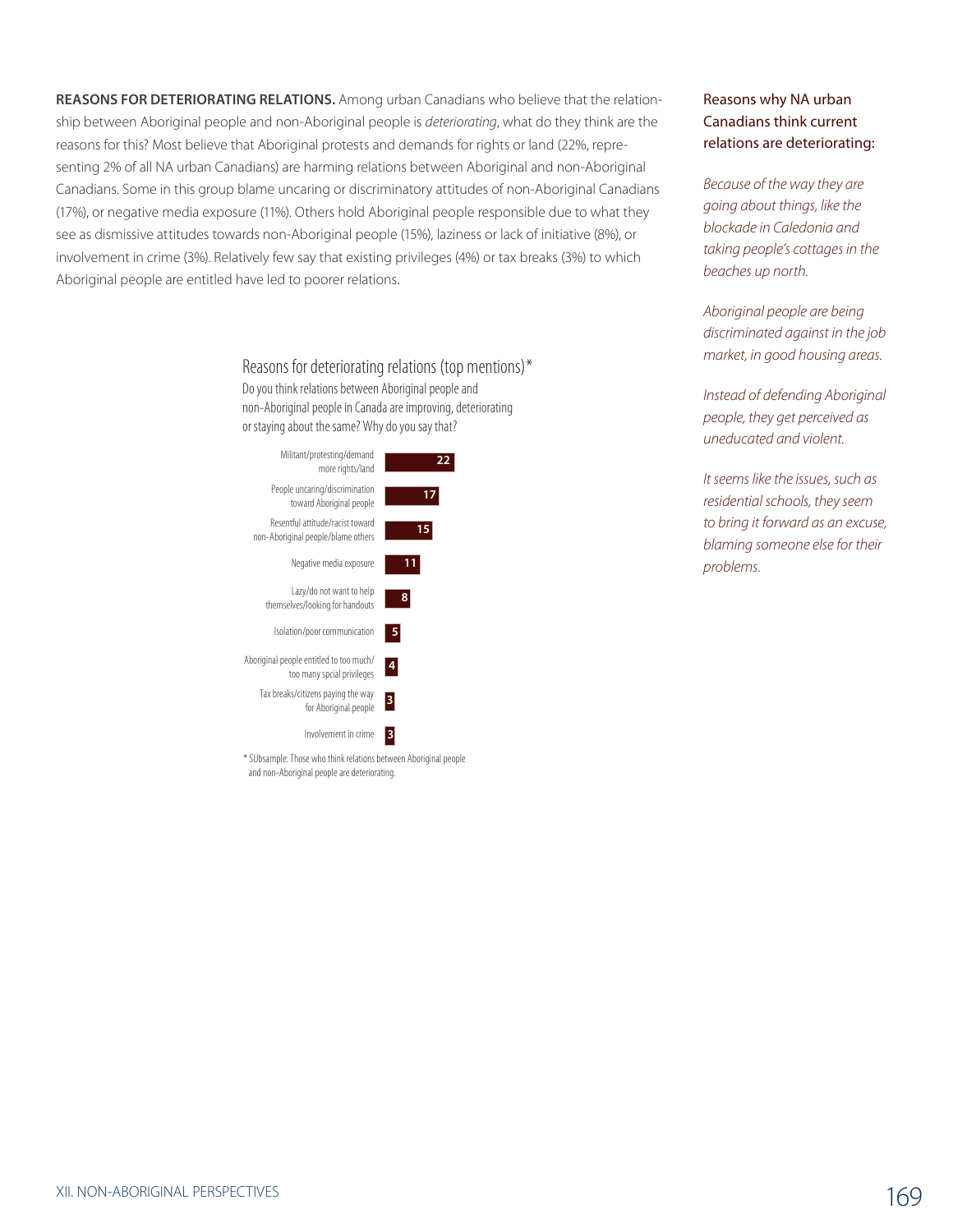## Views on future quality of life, by age

Looking to the future, are you optimistic or pessimistic that the quality of life for Aboriginal people in your city will improve to the same level as non-Aboriginal people in the next generation?



# Future quality of life

### *Majorities of NA urban Canadians, across cities, are optimistic that Aboriginal peoples' quality of life will approach the rest of the population's in the next generation.*

Looking to the future, what do NA urban Canadians foresee for the quality of life of Aboriginal people in their city? NA urban Canadians, especially younger ones, are optimistic that Aboriginal peoples' quality of life in the city will improve to the same level as non-Aboriginal people in the next generation. Two-thirds (66%) of NA urban Canadians are optimistic about such progress, and this sentiment rises to three-quarters (76%) of those aged 18 to 29. Only one-quarter (27%) are pessimistic about the

future quality of life for Aboriginal people in their city. Notably, the degree of optimism about Aboriginal peoples' future quality of life is remarkably similar in all cities.

#### How to ensure a better quality of life (top 7 mentions)

What do you think is the most important way your city can help ensure a better quality of life for Aboriginal people?



How do NA urban Canadians think their cities can help ensure a better quality of life for Aboriginal people? When asked (unprompted, without response options offered), NA urban Canadians express a range of approaches, but most think greater educational opportunities (16%) or treating Aboriginal people the same as non-Aboriginal people (14%) to be the most important ways their city can help ensure a better quality of life for Aboriginal people. NA urban Canadians also think promoting respect for and acceptance of Aboriginal cultural differences (10%), providing funding for community and social outreach (8%), and providing employment and job training opportunities (8%) would contribute to a better quality of life for Aboriginal people in the future.

Finally, smaller proportions think the most important way their city can help ensure a better quality of life for Aboriginal people is to help them move away from reserves and further integrate into urban society (6%), and for cities to create greater public awareness and understanding of their situation (6%). One-quarter (25%) of NA urban Canadians cannot say what they think is the most important way their city can help ensure a better quality of life for Aboriginal people.

# 8. The big picture: NA urban Canadians' views of Aboriginal people

In this section of the chapter, results of individual survey questions are reported for NA urban Canadians overall and, where relevant, socio-demographic differences are described. However, when there is a great deal of information available, there is always the danger of missing "the forest for the trees." In other words, the overall picture of what is going on among NA urban Canadians in terms of their attitudes towards Aboriginal people can be somewhat elusive when there are so many individual questions and answers to consider. In order to achieve this overall picture, the examination of the survey results included another level of analysis that involved an in-depth look at the survey items to uncover broad viewpoints – or segments – among NA urban Canadians.

Specifically, this in-depth look involved determining if there are patterns of views among NA urban Canadians that run deeper than their answers to specific questions. To determine this, a segmentation of the data was performed. The goal of the segmentation was to find natural clusters among NA urban Canadians based on their overall attitudes toward Aboriginal culture, responsibility and contribution to Canadian society in order to encapsulate NA urban Canadians' "world views" of Aboriginal people.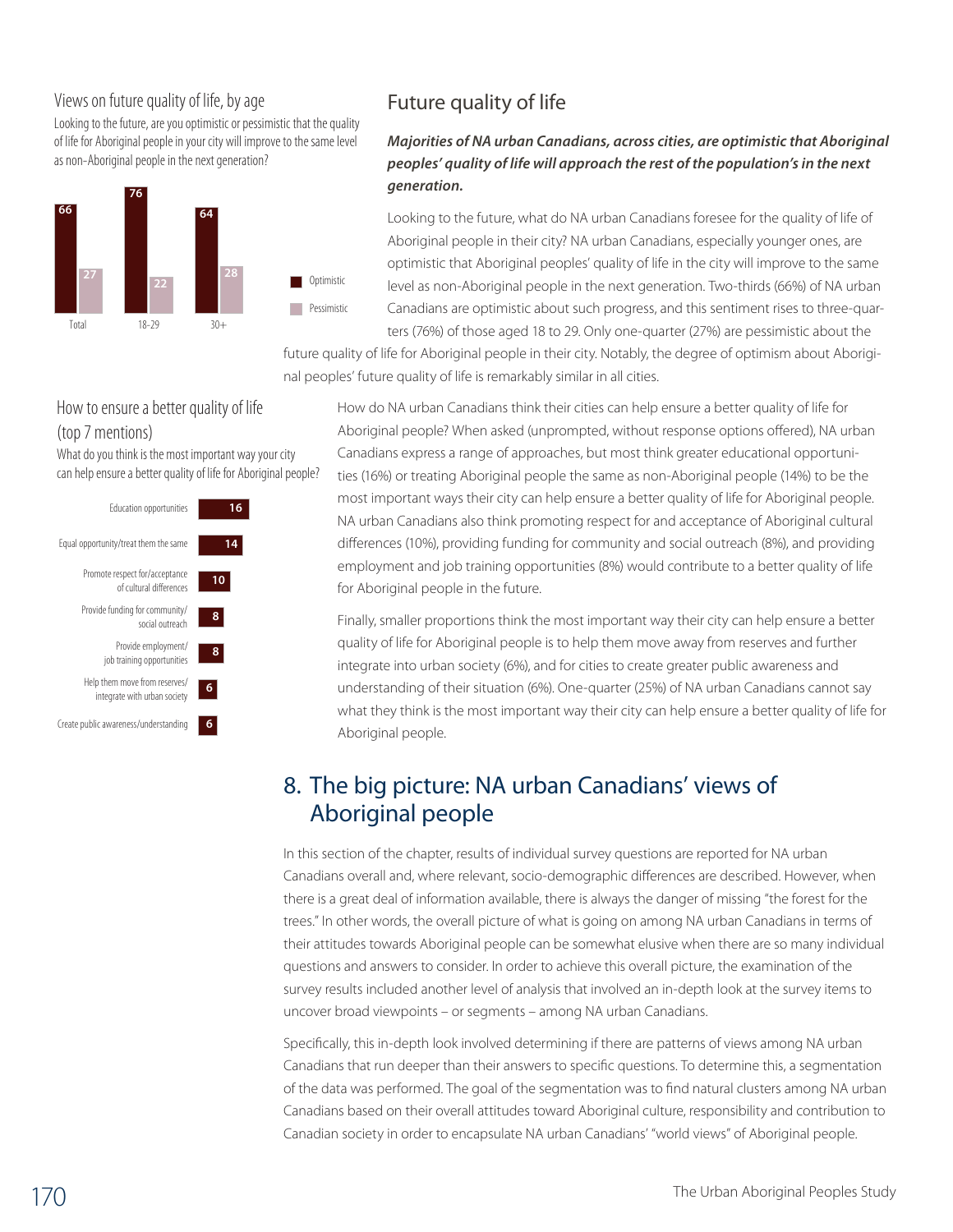An analysis of a large number of questions posed in the *UAPS* survey reveals four distinct "world views" of Aboriginal people among non-Aboriginal urban Canadians: